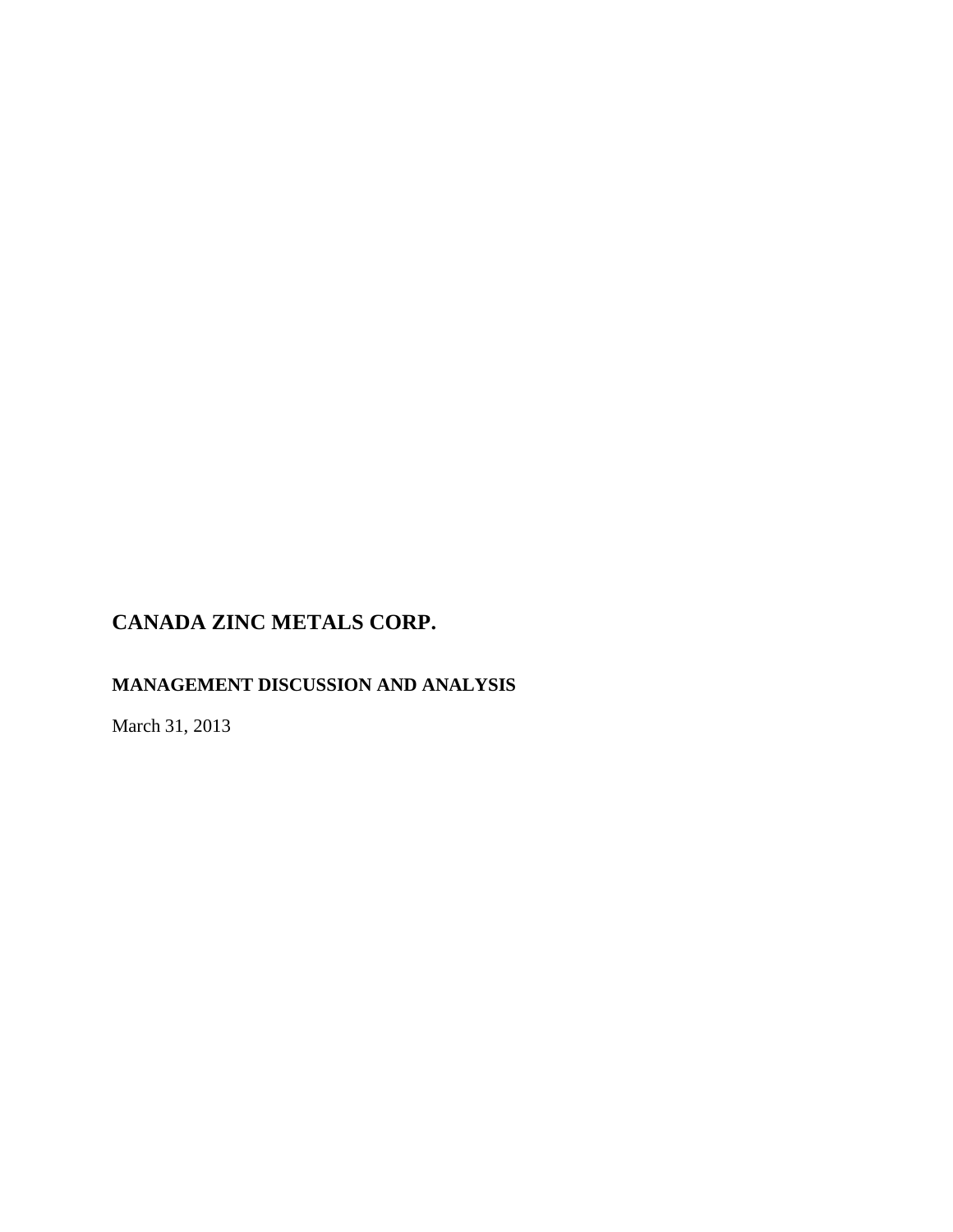Management Discussion and Analysis, page 1 March 31, 2013

#### **1.1 Date**

This Management Discussion and Analysis ("MD&A") of Canada Zinc Metals Corp. ("Canada Zinc Metals" or the "Company") has been prepared by management as of May 30, 2013 and should be read in conjunction with the condensed consolidated interim financial statements and related notes thereto of the Company for the nine months ended March 31, 2013 and 2012, and the consolidated audited financial statements and related notes thereto of the Company for the years ended June 30, 2012 and 2011, which were prepared using accounting policies consistent with International Financial Reporting Standards ("IFRS") as issued by the International Accounting Standards Board and International Financial Reporting Interpretations Committee.

The Company is presently a "Venture Issuer", as defined in NI 51-102.

This MD&A may contain "forward-looking statements" which reflect the Company's current expectations regarding the future results of operations, performance and achievements of the issuer, including potential business or mineral property acquisitions and negotiation and closing of future financings. The issuer has tried, wherever possible, to identify these forward-looking statements by, among other things, using words such as "anticipate," "believe," "estimate," "expect" and similar expressions. The statements reflect the current beliefs of the management of the Company, and are based on currently available information. Accordingly, these statements are subject to known and unknown risks, uncertainties and other factors, which could cause the actual results, performance, or achievements of the Issuer to differ materially from those expressed in, or implied by, these statements.

The Company undertakes no obligation to publicly update or review the forward-looking statements whether as a result of new information, future events or otherwise.

Historical results of operations and trends that may be inferred from the following discussions and analysis may not necessarily indicate future results from operations.

### **1.2 Overall Performance**

The Company was incorporated under the laws of the Province of British Columbia on February 10, 1988. The Company operates in one business segment, that being the exploration and development of mineral properties in Canada.

As at the date hereof, the Company has mining interests in properties located in British Columbia.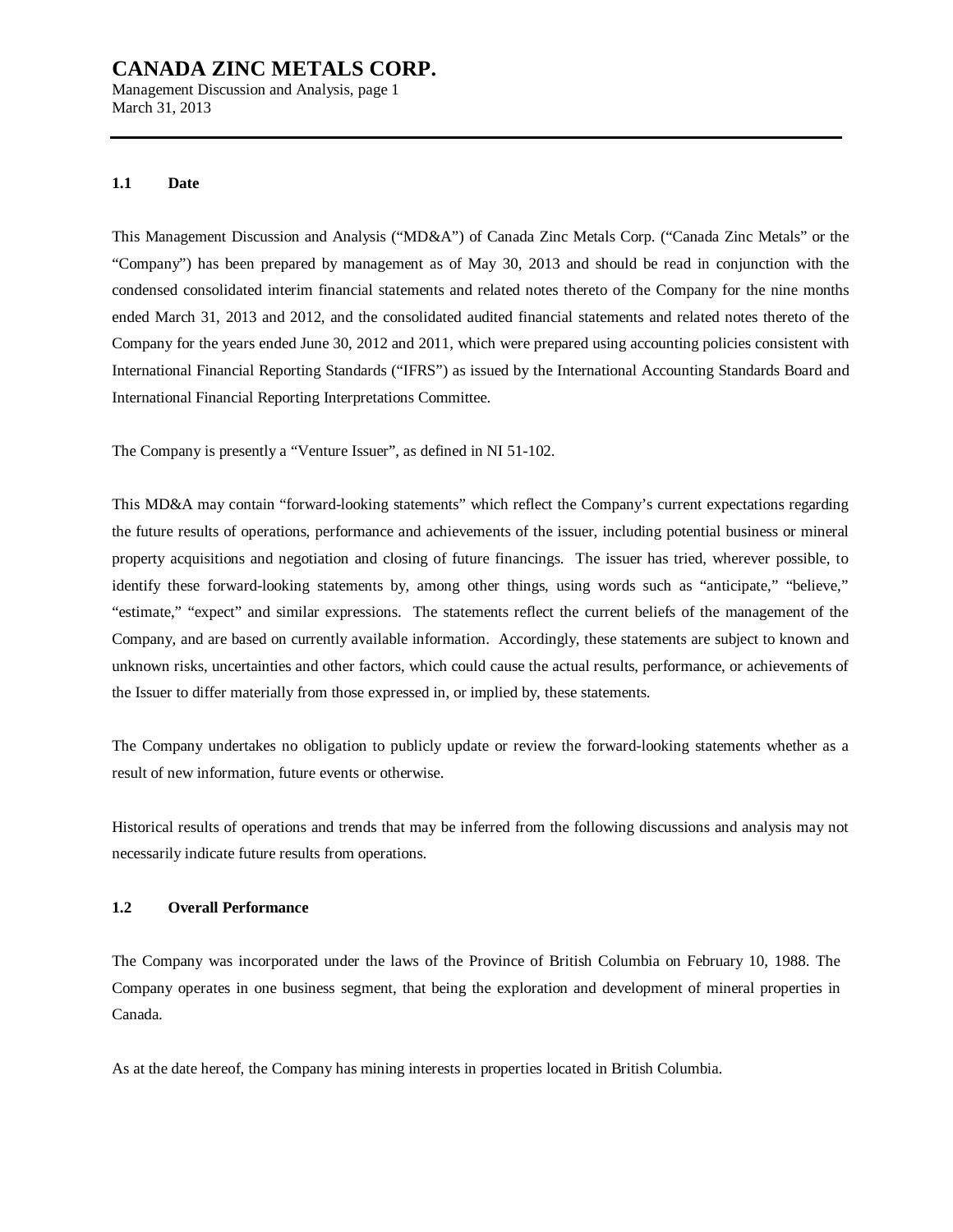March 31, 2013

The following is a summary of significant events during the nine months ended March 31, 2013:

- the Company completed a flow-through private placement of 7,500,000 units at a price of \$0.40 per unit for gross proceeds of \$3,000,000. Each unit consists of one flow-through common share and one-half share purchase warrant of the Company. Each whole warrant will entitle the holder to purchase one additional common share at a price of \$0.60 for a period of 18 months from closing.
- the Company completed a 1,577 line kilometre airborne Vertical Time Domain EM (VTEM) geophysical survey over the Akie, Pie and Mt. Alcock properties flown with a nominal line spacing of 200 metres and 100 metres over key areas of interest such as the Cardiac Creek deposit. The primary goal of the survey was to obtain lithological and structural information both near surface and at depth across the three properties, as well as define a geophysical response directly from the Cardiac Creek deposit. Additional highlights and details can be found in the "Airborne Geophysical Survey" section below.
- the Company completed a hydro-geochemistry program which was conducted on several properties including Akie, Pie, Mt. Alcock and Yuen. In total, over 100 samples were collected from primary, secondary and select tertiary creeks and streams and analyzed for sulphate and metal concentrations at Acme Analytical Labs Ltd. of Vancouver, British Columbia. Additional highlights and details can be found in the "Hydrogeochemistry" section below.
- the Company received multi-year exploration permits from the British Columbia Ministry of Energy, Mines and Natural Gas for the Yuen property and the North Kechika regional properties and date extensions for its existing multi-year permits for the Akie, Pie and Mt. Alcock properties.
- the Company completed a massive digital compilation program of recent and historical geological data gathered from public exploration assessment reports. The data is stored in a structured database format to be utilized in available GIS software packages. Assessment and targeting is currently underway.

#### **Akie Property, Kechika Trough District, BC (zinc, lead, silver)**

The Company holds a 100% interest in the Akie Property, which is located approximately 260 kilometers northnorthwest of the town of Mackenzie in northeastern British Columbia.

The Akie zinc-lead-silver property is situated within the Kechika Trough, the southernmost extension of the regionally extensive Paleozoic Selwyn Basin, one of the most prolific sedimentary basins in the world for the occurrence of SEDEX zinc-lead-silver and stratiform barite deposits.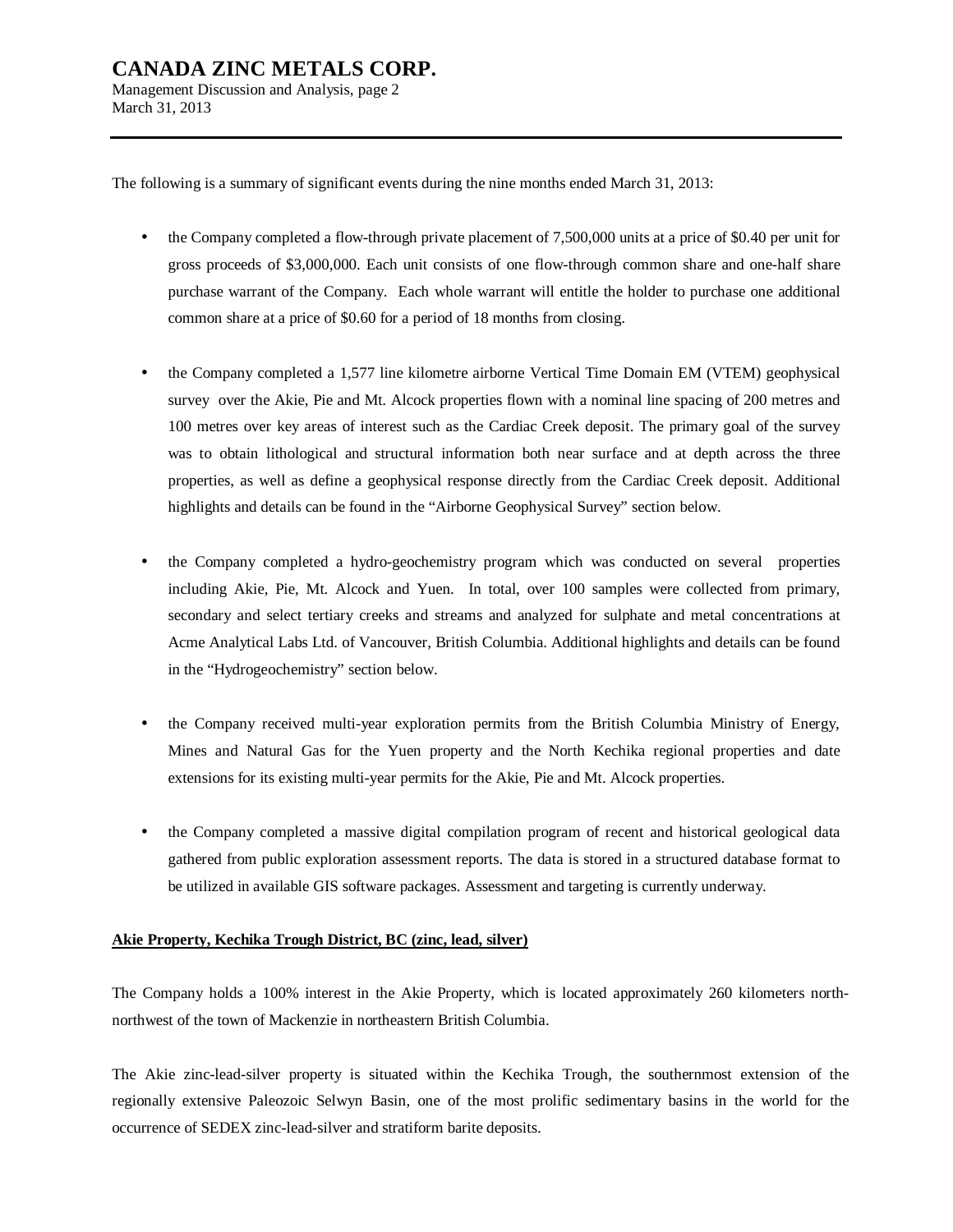March 31, 2013

Drilling on the Akie property by Inmet Mining Corporation during the period 1994 to 1996 and by Canada Zinc Metals since 2005 has identified a significant body of zinc-lead-silver sedimentary exhalative (SEDEX) mineralization named the Cardiac Creek deposit. The deposit is hosted by variably siliceous, fine grained clastic rocks of the Middle to Late Devonian Gunsteel Formation, the same host formation for other known deposits in the district, including Teck Resources/Korea Zinc's Cirque deposit, located about 20 kilometres to the northwest.

#### **2012 Updated Resource Calculation: Cardiac Creek Deposit**

In the spring of 2012, the Company re-engaged Rob Sim, P. Geo., to re-evaluate, calculate and produce an updated 43-101 compliant resource on the Cardiac Creek deposit. Robert Sim is an independent consultant and served as the Qualified Person responsible for the preparation of the 2012 NI 43-101 Technical Report on the Akie Project and is responsible for the 2008 and 2012 mineral resource estimates for the Cardiac Creek deposit, situated on the company's 100% owned Akie Property.

The technical report, entitled "NI 43-101 Technical Report Akie Zinc-Lead-Silver Project, British Columbia, Canada" and dated March 14, 2012, can be found on SEDAR [\(www.sedar.com\).](http://www.sedar.com)) The report updated the work done by the Company since May of 2008, the date of the previous 43-101 compliant resource calculation. The new resource builds on surface diamond drilling completed by the Company during the period mid-2008 to the end of 2011 and establishes the Cardiac Creek deposit as one of the premier undeveloped zinc-rich base metal projects in the world.

The mineral resource estimate presented in the report has been generated from drill hole sample assay results and the interpretation of a geologic model which relates to the spatial distribution of zinc, lead and silver. Interpolation characteristics have been defined based on the geology, drill hole spacing and geostatistical analysis of the data. The resources have been classified by their proximity to the sample locations and are reported, as required by NI 43-101, according to the CIM standards on Mineral Resources and Reserves. Extensive analysis of the drill sample database shows that it is sound and reliable for the purposes of resource estimation. The resource model has been developed in accordance with accepted industry standards resulting in a mineral resource defined within the indicated and inferred categories.

The revised estimate consists of an indicated resource of 12.7 Mt grading 8.38% Zn, 1.68% Pb and 13.7g/t Ag, at a cut-off grade of 5% Zn; and an inferred resource of 16.3 Mt grading 7.38% Zn, 1.34% Pb and 11.6g/t Ag, at a cut-off grade of 5% Zn. Using this estimate, the deposit contains 2.4 billion pounds of zinc, 472 million pounds of lead and 5.6 million ounces of silver in the indicated category (at 5% Zn cut-off), and 2.6 billion pounds of zinc, 482 million pounds of lead and 6.1 million ounces of silver in the inferred category (at 5% Zn cut-off).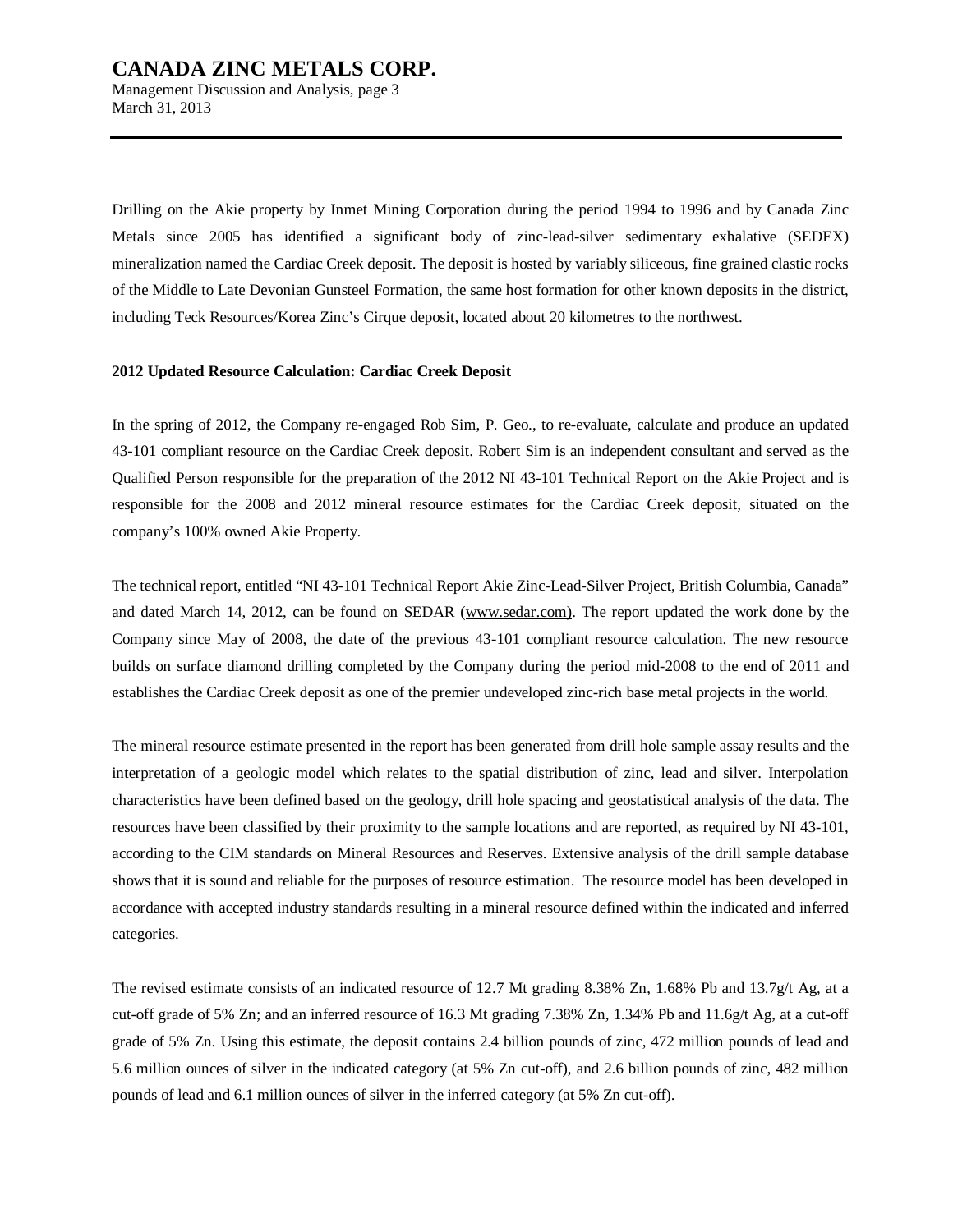Management Discussion and Analysis, page 4 March 31, 2013

The calculated mineral resource estimate, at a series of industry-standard cut-off Zn grades, can be seen in the table below.

| <b>Cut-off Grade</b><br>$(Zn\% )$ | ktonnes | $\mathbf{Zn}$ (%) | Pb $(\%)$ | Ag (gpt) | Combined Zn +<br>Pb $(\%)$ |  |
|-----------------------------------|---------|-------------------|-----------|----------|----------------------------|--|
|                                   |         | <b>Indicated</b>  |           |          |                            |  |
| $\overline{2}$                    | 20,088  | 6.59              | 1.31      | 11.2     | 7.90                       |  |
| 3                                 | 17,683  | 7.15              | 1.43      | 12.0     | 8.58                       |  |
| $\overline{4}$                    | 15,195  | 7.75              | 1.56      | 12.8     | 9.31                       |  |
| 5                                 | 12,731  | 8.38              | 1.68      | 13.7     | 10.06                      |  |
| 6                                 | 10,342  | 9.05              | 1.81      | 14.6     | 10.86                      |  |
| 7                                 | 7,798   | 9.89              | 1.98      | 15.6     | 11.87                      |  |
|                                   |         | <b>Inferred</b>   |           |          |                            |  |
| $\overline{2}$                    | 48,102  | 4.62              | 0.83      | 8.1      | 5.63                       |  |
| 3                                 | 33,016  | 5.61              | 1.02      | 9.4      | 6.63                       |  |
| $\overline{4}$                    | 23,278  | 6.50              | 1.19      | 10.5     | 7.69                       |  |
| 5                                 | 16,287  | 7.38              | 1.34      | 11.6     | 8.72                       |  |
| 6                                 | 11,026  | 8.28              | 1.50      | 12.5     | 9.78                       |  |
| 7                                 | 7,092   | 9.29              | 1.67      | 13.7     | 10.96                      |  |

(1) "Base case" cut-off grade of 5% Zn highlighted in table

(2) Mineral resources are not mineral reserves as the economic viability has not been demonstrated

Highlighted in the table is the "base case" cut-off grade of 5% Zn for the sulphide resource, which is based on assumptions derived from operations with similar characteristics, scale and location. The report further states that the resource occurs as a relatively continuous zone which is favourable with respect to selectivity and other factors when considering mining options. This, when combined with the results of previous geological, metal zoning and structural investigations, and the results of drilling completed to date, suggests that the Cardiac Creek deposit has economic potential sufficient to warrant additional expenditures on exploration and development. The potentially economic portion of the deposit occurs over a known strike length of 1,300 metres, extends to at least 800 metres below surface and averages about 20 metres in thickness. The deposit currently remains "open" in all directions.

The report recommends an additional surface drill program of 8 holes (3,000 meters) to be completed to infill the current base case resource (>5% Zn) to approximately 100 metre intervals, allowing at least part of the present inferred resource to be elevated to the indicated category, and to provide more information on continuity of the Cardiac Creek zone mineralization which will be necessary in order to guide the planned underground exploration program. Continued metallurgical testing and environmental base line studies are also recommended.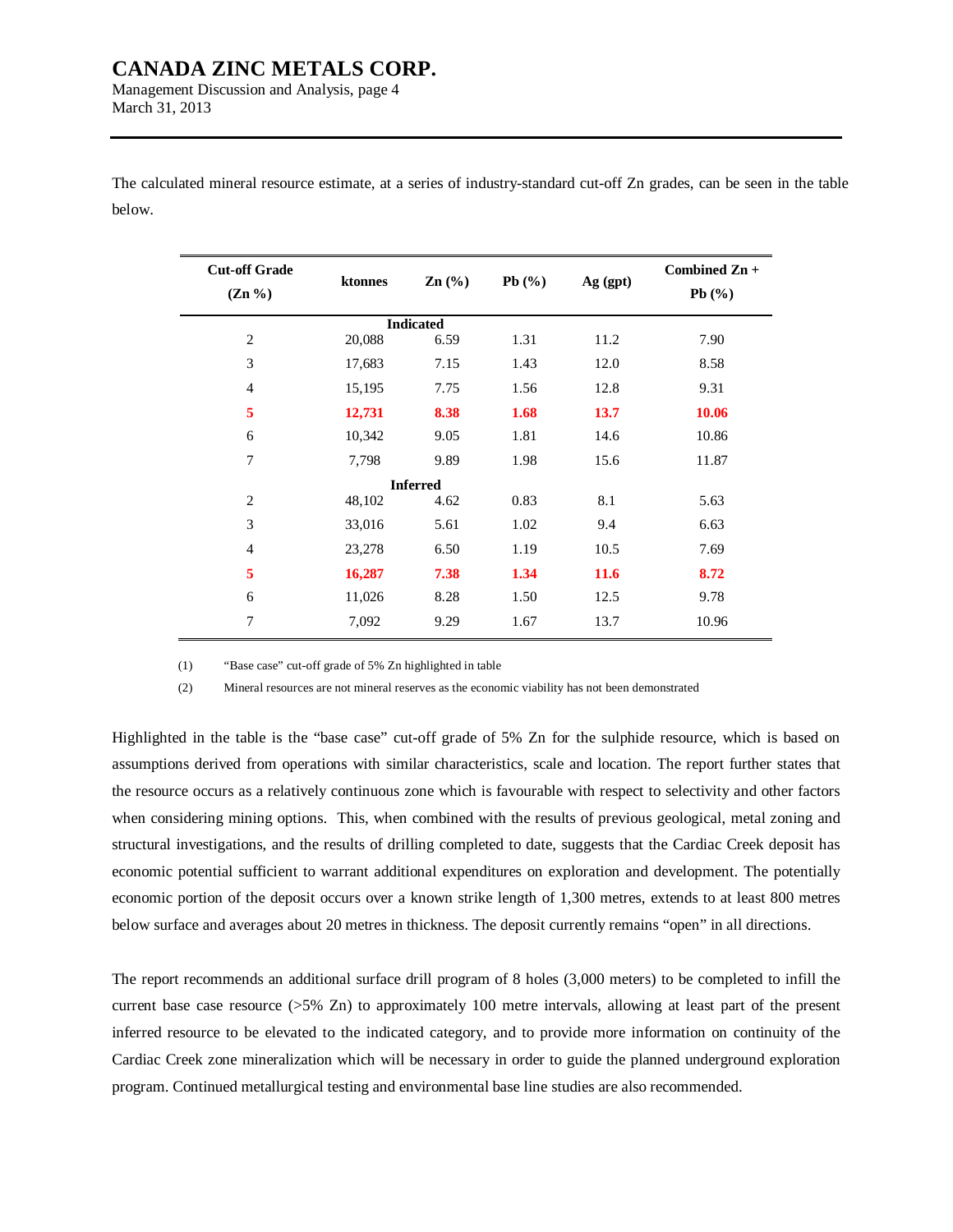Management Discussion and Analysis, page 5 March 31, 2013

Additional exploration drilling is recommended on the GPS showing and North Lead Anomaly targets present on the Akie property. These targets would involve approximately 2,000 metres of drilling in four drill holes.

Further delineation and exploration drilling at the Cardiac Creek deposit is being considered using underground drilling stations located in the footwall of the deposit on the 950 metre elevation. All permitting and engineering designs are complete and in hand in order to commence the underground drill program.

#### *Akie Underground Development*

In August 2011, the Company received an underground drill permit from the BC government for the Akie project which will facilitate advanced exploration of the Cardiac Creek deposit. Underground drilling is essentially unaffected by weather and will allow year-round operations. Planned development will initially be confined in the footwall of the deposit. Additional development would allow for a bulk ore sample to be taken providing data for pilot plant test work and marketability studies.

The underground drill permit is valid for a period of three years and is the main provincial permit required to build the surface and underground infrastructure required for a comprehensive diamond drill definition program on the Cardiac Creek deposit. The planned program is comprised of a first phase of 1,600 metres of underground development followed by 16,000 metres of underground diamond drilling, designed to upgrade the current 43-101 compliant resource to the measured and indicated category. Drill core from underground will be used in a systematic metallurgical sampling program intended to ensure metallurgical sampling across the full spectrum of the deposit. Underground development will also provide important engineering and geotechnical data for a second phase of exploration drilling and bulk sampling, and for future mine design.

The 2011 surface construction program included stripping of the planned underground portal site, preparation of the portal pad, construction of the waste rock dump site, and upgrade of the existing lower access road. The Company anticipates resuming surface work construction with an aim to collaring the underground portal. The Company continues to examine tender bids and costs associated with underground development for exploration drilling. Engineering and environmental studies will continue.

### **Kechika Regional Project**

In addition to the Akie property, the Company has 100% ownership of a large contiguous group of mineral claims that aggregate to a total of 10 properties that cover 68,000 hectares. The mineral claims stretch a distance of 140 km from the Pie property on the north boundary of the Akie property to the Thro property, near the northern reaches of the Gataga River. The properties cover the extent of the prospective Gunsteel Formation shale which is the known host of SEDEX mineralization in the Kechika Trough. The southernmost project boundary is located approximately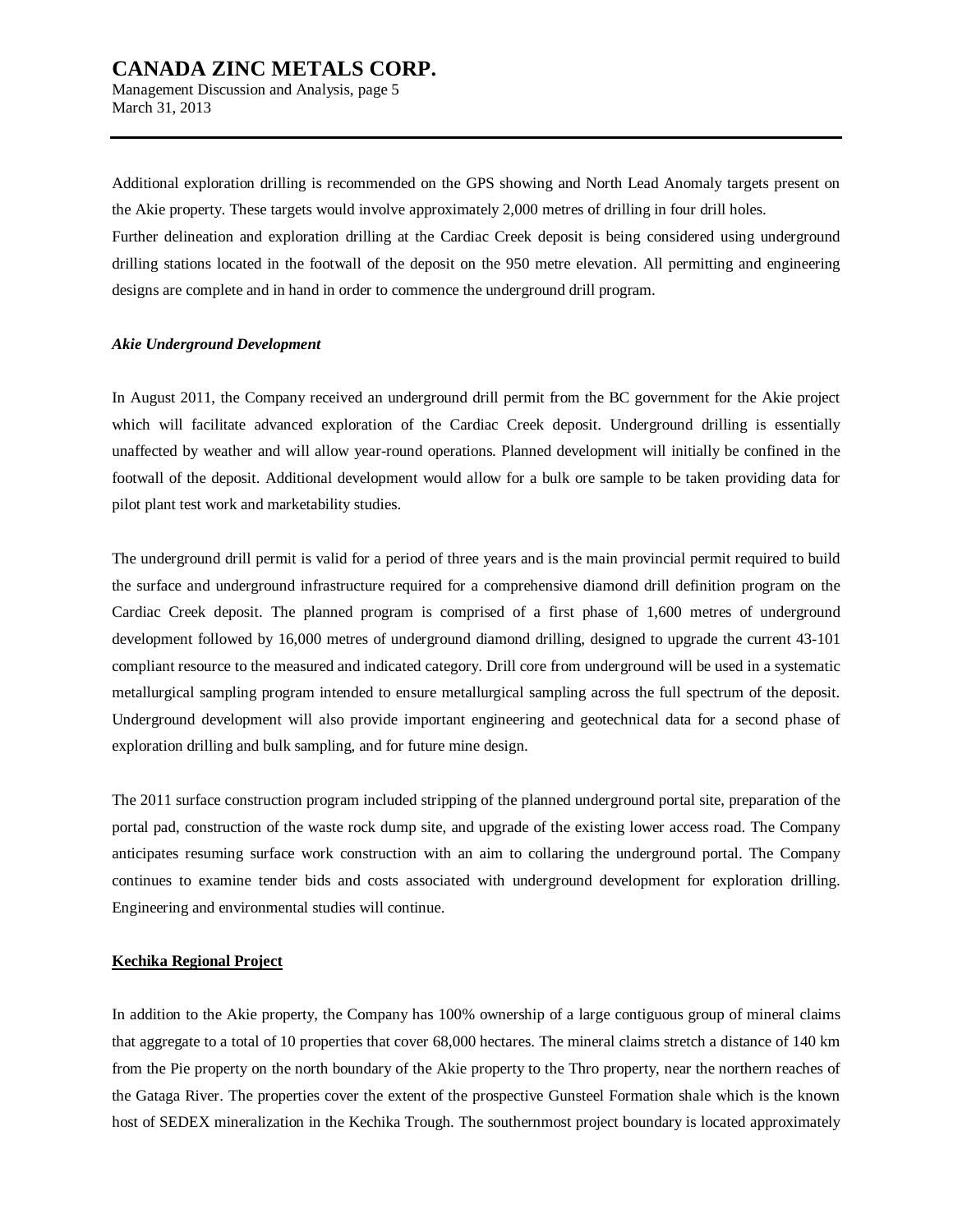Management Discussion and Analysis, page 6 March 31, 2013

260 kilometers north-northwest of the town of Mackenzie. The Kechika project includes several properties with significant historical drill intercepts, including the Mt. Alcock property which has yielded a drill intercept of 8.8 metres grading 9.3% Zn+Pb, numerous zinc-lead-barite occurrences, and several regional base metal anomalies. Historical drilling on the Bear-Spa property returned several drill intercepts of +10 metres grading 2.53 to 2.96% combined  $Zn+Pb$  and up to 20.6 g/t Ag. There has been no modern follow-up exploration on many of these properties.

On May 15<sup>th</sup>, 2012 the Company announced it had received a NI 43-101 compliant Technical Report entitled "NI 43-101 Technical Report on the Pie Property", dated May 4, 2012 and authored by Tanya Strate, P.Geol., an independent qualified person for the purposes of NI 43-101. The Technical Report highlights the SEDEX Zn-Pb-Ag prospectivity of the property, documents the results of field work completed on the property in 2011, and makes recommendations for further work, including drill testing of several Zn-Pb-Ag mineralization targets. The technical report can be found on SEDAR ([www.sedar.com\).](http://www.sedar.com))

On June 15<sup>th</sup>, 2012 the Company took receipt of a NI 43-101 compliant technical report entitled "NI 43-101" Technical Report on the Mt Alcock Property" dated May 31, 2012 and authored by Tanya Strate, P.Geol., an independent qualified person for the purposes of NI 43-101. Please refer to SEDAR ([www.sedar.com\)](http://www.sedar.com)) to review the report. The Technical Report highlights the history of previous exploration on the property since the 1970's and identifies the prospectivity to host SEDEX Zn-Pb-Ag mineralization. The report documents the results of assessment work completed on the property in 2011, and makes recommendations for further work, including drill testing of the Main barite zone previously drill tested in 1989 and 1990. The property hosts several large soil geochemical anomalies that have never been drill tested and other Zn-Pb-Ag mineralization targets.

#### **Regional Exploration Program – 2012**

Regional exploration in 2012 was focused on several properties in the southern Kechika Trough including Akie, Pie, Yuen and Mt. Alcock. Exploration activities consisted of an airborne geophysical survey flown over Akie, Pie and Mt. Alcock and an extensive hydrogeochemistry survey involving water sampling of primary and secondary drainages across several properties. These programs are briefly described below.

### **Airborne Geophysical Survey**

In August 2012, the Company engaged Geotech Ltd. Of Aurora, Ontario to complete a large-scale, 1,526 line kilometre airborne Vertical Time Domain EM (VTEM) geophysical survey over the Akie, Pie and Mt. Alcock properties. The survey had a nominal line spacing of 200 metres but was tightened to 100 metre spacing over key areas of interest such as the Cardiac Creek deposit. The primary goal of the survey was to obtain lithological and structural information near surface and at depth across the three properties, as well as define a geophysical response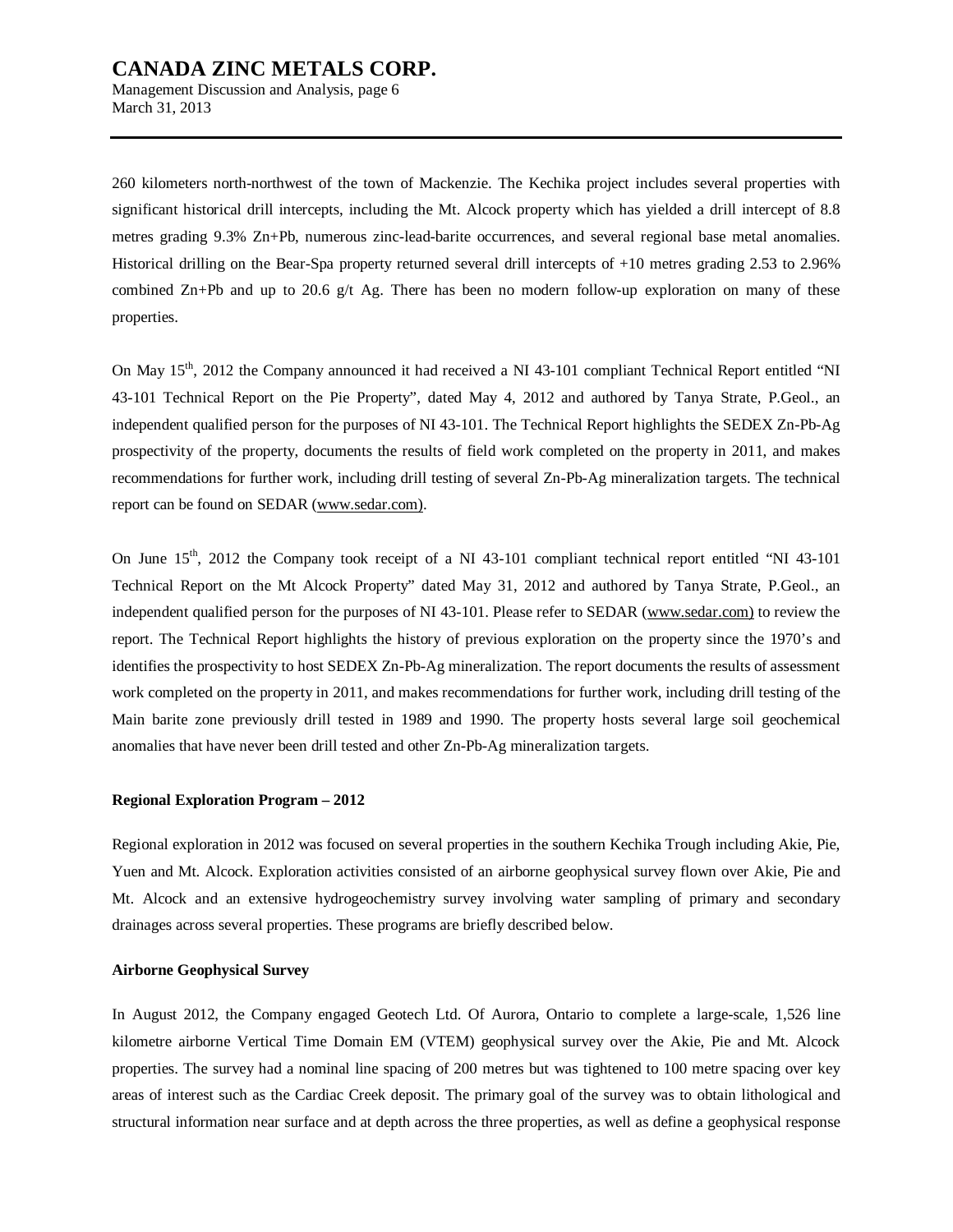Management Discussion and Analysis, page 7 March 31, 2013

directly from the Cardiac Creek deposit.

Preliminary interpretative results generated from the VTEM data indicate an excellent correlation between the known geological and structural data and the EM conductivity response generated from the survey. The Devonian Gunsteel Formation black shale, known host to the mineralized occurrences in the belt, is easily identified as a conductive trend and can be traced across the Akie and Pie properties. Additionally, the interpreted western thrust panel of rocks, which have been tentatively assigned to the Gunsteel Formation, and which hosts the GPS barite showing, has a similar conductive trend and was also traceable across the two properties. Other key lithological units such as the Kechika Group siltstone and limestone of the Kwadacha Reef are also discernible by variation in conductivity and resistivity.

The results also defined the western panel of Gunsteel Formation shale and associated rocks on the Mt. Alcock property and suggest an increased level of structural complexity compared to the existing mapping. A prominent EM lineation is present along strike to the southeast of the Main Barite showing. Historical drilling on the Main Barite showing intersected 8.8 metres grading 9.3 % combined Zn+Pb and 1.2 opt Ag in drill hole 89-3 and 10.5 metres grading 6.8 % combined Zn+Pb and 0.7 opt Ag in drill hole 89-9. This EM lineation is situated outside of any historical surface work and remains untested and is a high priority target for follow-up work.

To provide a detailed analysis of the VTEM results the company engaged Condor Consulting Inc. of Littleton, Colorado who are recognized experts in the field of airborne electromagnetics. The goal of this work was to utilise existing geological, geophysical, drilling and 3D modeling data and assess the VTEM results from the three properties, with a particular focus on the geophysical response garnered from the Cardiac Creek deposit as well as other mineralized occurrences in an attempt to define a deposit or mineralized signature. These results would be used to generate, define and rank electromagnetic targets on the three properties for follow up ground work. In addition, the analysis would be used to better define and delineate both lithological and structural contacts, particularly in regions where outcrop exposure is limited or not present due to vegetation.

Condor completed a number of processing steps to evaluate the data, including layered-earth, time constant and depth imaging. The result of this detailed analysis has shown that areas of known mineralization such as Cardiac Creek and Mt. Alcock are located along conductive trends and exhibit elevated conductivity and depressed magnetic signatures. Three profiles across the Cardiac Creek deposit show a strong conductor ranging from the surface to about 300 m depth which is about the depth limit that the VTEM survey data can be resolved with confidence.

Despite the strong conductor seen at Cardiac Creek, it is not unique and is only a small portion of a larger conductive lineation seen through the VTEM survey block. Plan view images indicate the conductivity along the Cardiac Creek deposit is slightly lower than along the same conductor just north and south of the deposit. The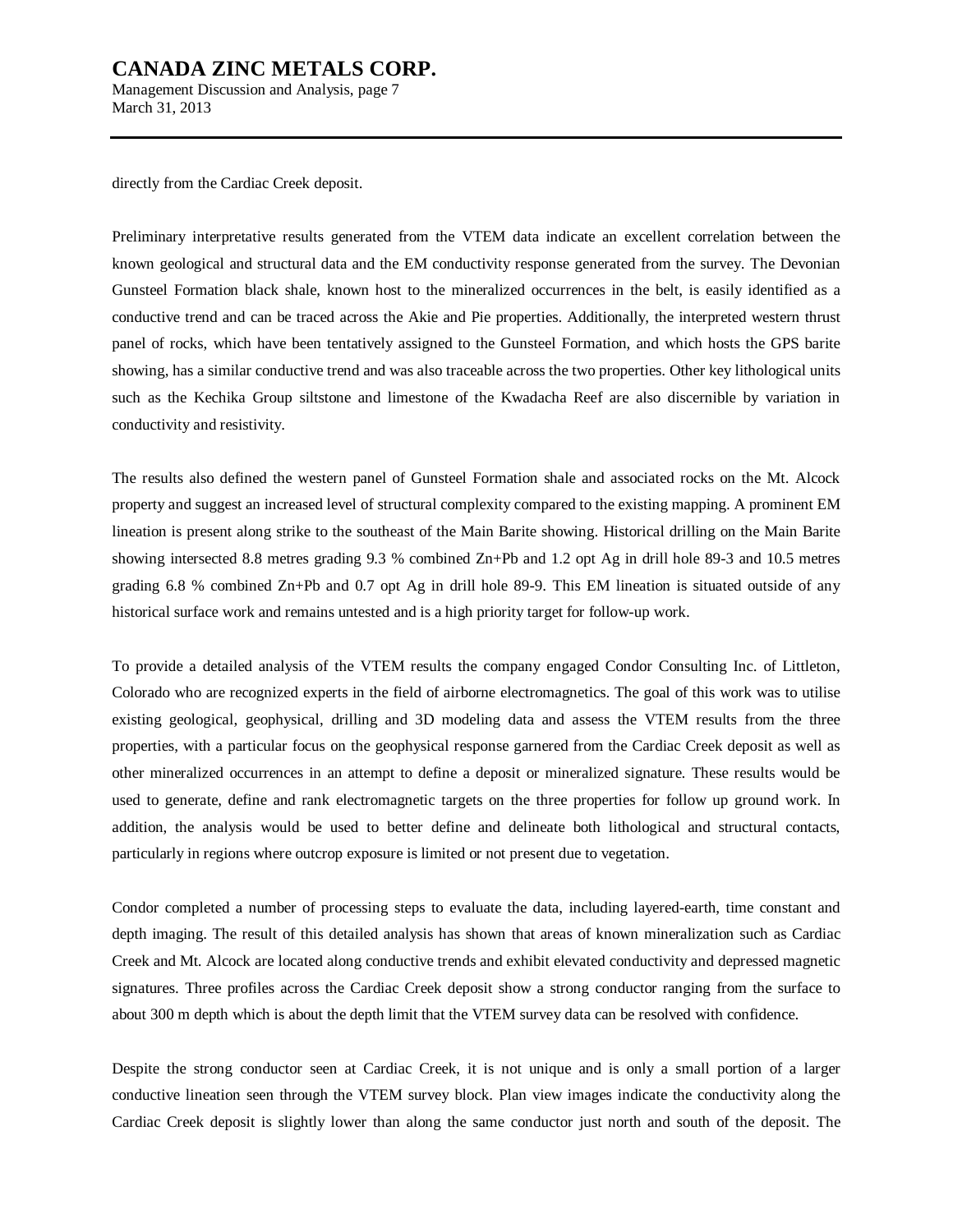Management Discussion and Analysis, page 8 March 31, 2013

decreased magnetic signature observed around the Cardiac Creek deposit is likely due to magnetite destruction caused by hydrothermal fluids proximal to a source vent. Condor believes that the magnetic lows coincident with elevated conductivity are a significant geophysical signature that may accompany proximal mineralization and can be used as an exploration vector toward finding new zones.

The detailed analysis also generated a series of 25 Target Zones (TZ) on all three properties. The target zones are groupings of conductors (either discrete conductor picks or wide features from depth imaging) that are prioritized based on the degree of correlation of the observed response with the defined target model. The target zones have been referenced against the known geological, structural and drill data.

Several target zones are located along strike of known mineralization, including both north and south of Cardiac Creek. The largest and strongest target zone identified in the survey is east of Cardiac Creek on an eastern panel of Gunsteel Formation that has seen only limited historical soil sampling on reconnaissance line spacing. TZ-17 is a long conductor, possibly positioned along a fold axis, which appears to be dipping east. As with Cardiac Creek, this target has a highly conductive response as part of its geophysical signature.

Another target zone east of Cardiac Creek is coincident with a very large and strong historical zinc-in-soil anomaly (South Zinc Anomaly) that remains largely untested by systematic exploration. Additional targets are present on the eastern side of Silver Creek, located opposite to the Cardiac Creek deposit, and within the prospective Gunsteel Formation. The eastern side of Silver Creek has seen only limited exploration including soil sampling that defined the South Zinc anomaly in 1996. This region was also highlighted in the 2012 hydrogeochemistry sampling program and will continue to be assessed for the upcoming 2013 exploration program.

Several target zones are located in the vicinity of the GPS Zone where a single drill hole was attempted in 2011 to test surface mineralization at depth, but failed to reach the target depth due to poor near-surface ground conditions. This location remains a high priority drill target and will be retested from a new location.

Targets were identified on the Mt. Alcock property located northwest of the Main Zone in rocks interpreted to be Road River Group but which will now be reassessed due to the similar EM conductivity pattern known from the Gunsteel Formation. These targets will be followed up in the field to determine the host lithologies and the possibility of a potential thrust repeat of the Gunsteel Formation shale. Several targets were also identified on the Pie property, most notably on the West Pie target area within the interpreted Gunsteel Formation shale. These targets will be assessed in the upcoming field season.

The report and ranked EM targets defined by Condor Consulting will continue to be reviewed and assessed in conjunction with the digital GIS compilation recently completed on all three properties. It is expected that this work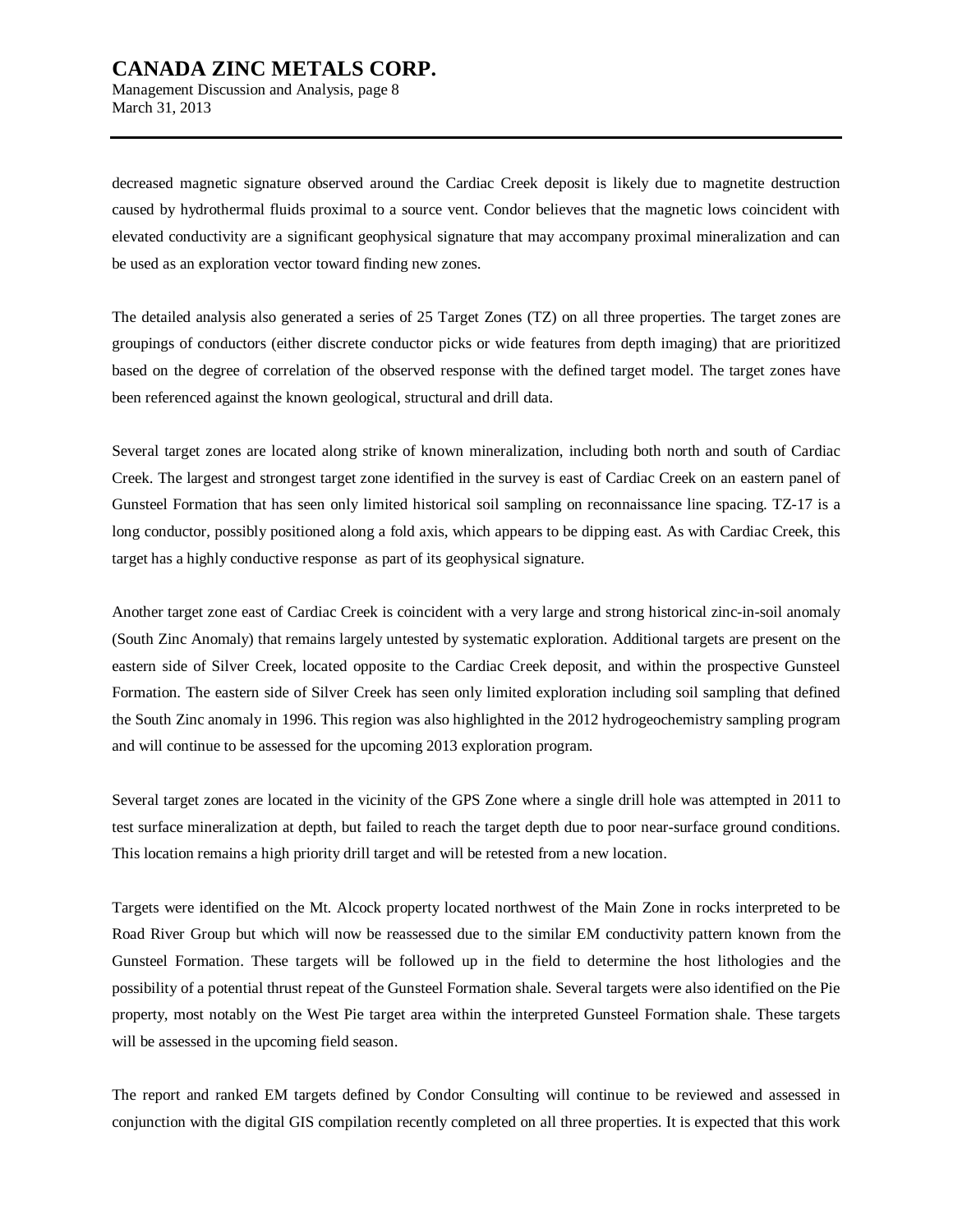will refine the targets to produce high priority field targets for the upcoming field season. Although target zones can be selected from the VTEM data, it is important that they be further investigated with ground geophysics or geochemistry before drilling.

This is the first modern airborne geophysical survey undertaken on the Company's large land holdings. Prospecting, mapping, soil geochemistry and detailed geophysical ground surveys will be considered in 2013 for any anomalies generated by the 2012 VTEM surveys. The survey results on Mt. Alcock and Pie will also help confirm drill targets.

Based on these results the Company has plans to expand the VTEM coverage to include both the Yuen and Cirque East properties, and the northern half of its claim holdings located northwest of Mt. Alcock. A 2013 VTEM survey utilized in conjunction with the ongoing digital compilation of exploration data on the northern properties is expected to yield numerous, and possibly drill ready, high priority targets.

#### **Hydrogeochemistry**

March 31, 2013

Following up on the results of the 2011 baseline hydrogeochemistry, over 100 water samples were collected from primary and secondary drainages on the Akie, Pie, Yuen, and Mt. Alcock properties. For due diligence purposes, additional samples were taken downstream of the GPS showing confirming its anomalous nature. The initial field results identified several areas considered to be anomalous in sulphate concentrations. These included North Pie, West Pie, and drainages from the Mt. Alcock property. The analytical results are summarised below.

#### *Akie Property*

Sampling on the Akie property focused on testing creeks that drain an area underlain by Gunsteel Formation shale as well as the geology on the eastern side of the Silver Creek. Additional samples were taken in the immediate vicinity of the GPS barite showing along the western edges of the Akie property which returned anomalous values in Pb and Zn and other pathfinder elements. A drill hole to test the GPS showing was started in late 2011 but stopped short of its intended depth due to challenging ground conditions. The GPS showing remains a high priority drill target that is located along strike from the Cirque deposit.

Silver Creek has a distinct anomalous Zn signature, with localized increases in Pb, extending from the Central Pie area down to the confluence with the Akie River. This is attributed to the large number of creeks and streams draining known Gunsteel Formation shale to the west where drilling has defined the Cardiac Creek mineralized horizon in 79 drill holes. Of considerable interest are anomalous Zn values originating from the underexplored eastern side of Silver Creek that will require further detailed field evaluation as a potential target for hosting additional Zn-Pb-Ag mineralization. The sampling downstream of the Cardiac Creek deposit has identified a number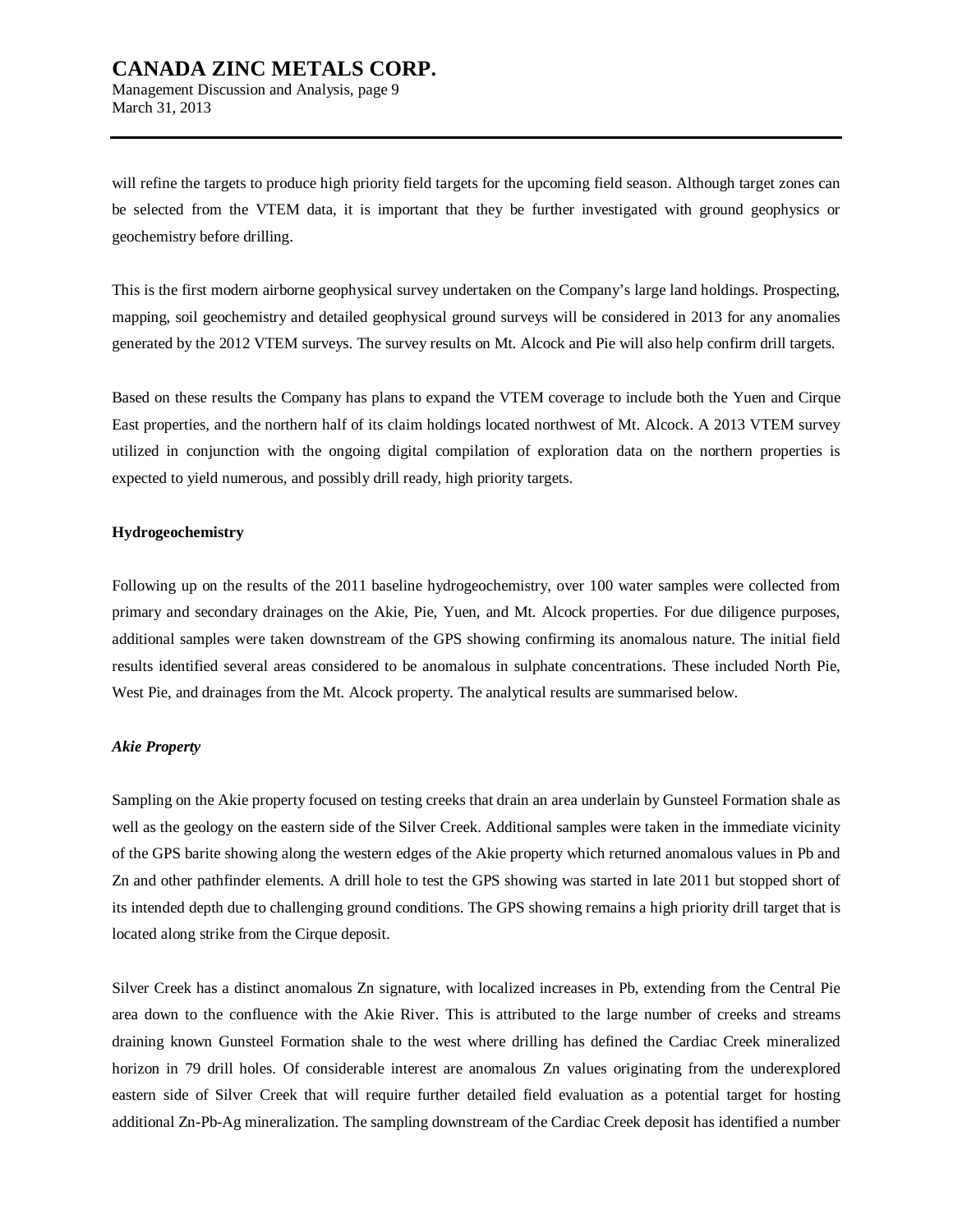of key elements that can be used as a geochemical signature to guide future sampling programs on the Company's properties.

#### *Pie Property*

March 31, 2013

Sampling on the Pie property focused on the primary, secondary and select tertiary creeks draining from the West Pie target area and the Central Pie panel of Gunsteel Formation shale. Historical drilling was centered on the Main Pie showing and on a trend towards the south eastern edge of the property. The northern end of the Central Pie area produced a distinct anomalous signature with extremely high concentration of sulphate and high conductivity readings. Additionally, this area is anomalous in Zn, Pb and other key elements. Of particular interest, barite float was found within the creeks and iron seeps were observed within tertiary creeks draining from the Gunsteel Formation shale nearby. Field measurements from follow up sampling in the area continued to record highly anomalous sulphate values and conductivity readings. This area remains untested by drilling and warrants follow up work including detailed mapping of the Gunsteel Formation shale and sampling of the iron seeps.

The West Pie target area returned moderate to anomalous values of sulphate and conductivity measurements and moderate to anomalous values of certain key pathfinder elements towards the center of the area within the interpreted Gunsteel Formation shales.

#### *Mt. Alcock Property*

Sampling on the Mt. Alcock property focused on primary and secondary creeks draining from the Main Zone showing where the historical drilling defined a body of Zn-Pb-Ag-Ba mineralization, and the eastern panel of Gunsteel Formation shale which is known to host several nodular barite showings and iron seeps. Sampling from the eastern panel of Gunsteel Formation shale returned anomalous values of Zn and moderate to elevated values of pathfinder elements. In an attempt to obtain background values for sulphate several samples were taken immediately to the east from creeks draining geology interpreted to be from the Road River Group of rocks that typically underlie the Gunsteel Formation shale. However these creeks unexpectedly returned anomalous concentrations in sulphate. Follow up sampling in these drainages continued to demonstrate anomalous sulphate and Zn values and will require follow up work to reassess the geology and determine the possible source(s) of this anomalism.

Limited historical drilling on the Main Zone showing in 1989 intersected 8.8 metres grading 9.3 % combined Zn+Pb and 1.2 opt Ag in drill hole 89-3. Drill hole 89-9 returned the widest intercept, with 10.5 metres grading 6.8 % combined Zn+Pb and 0.7 opt Ag. This area is a high priority target for follow-up in 2013.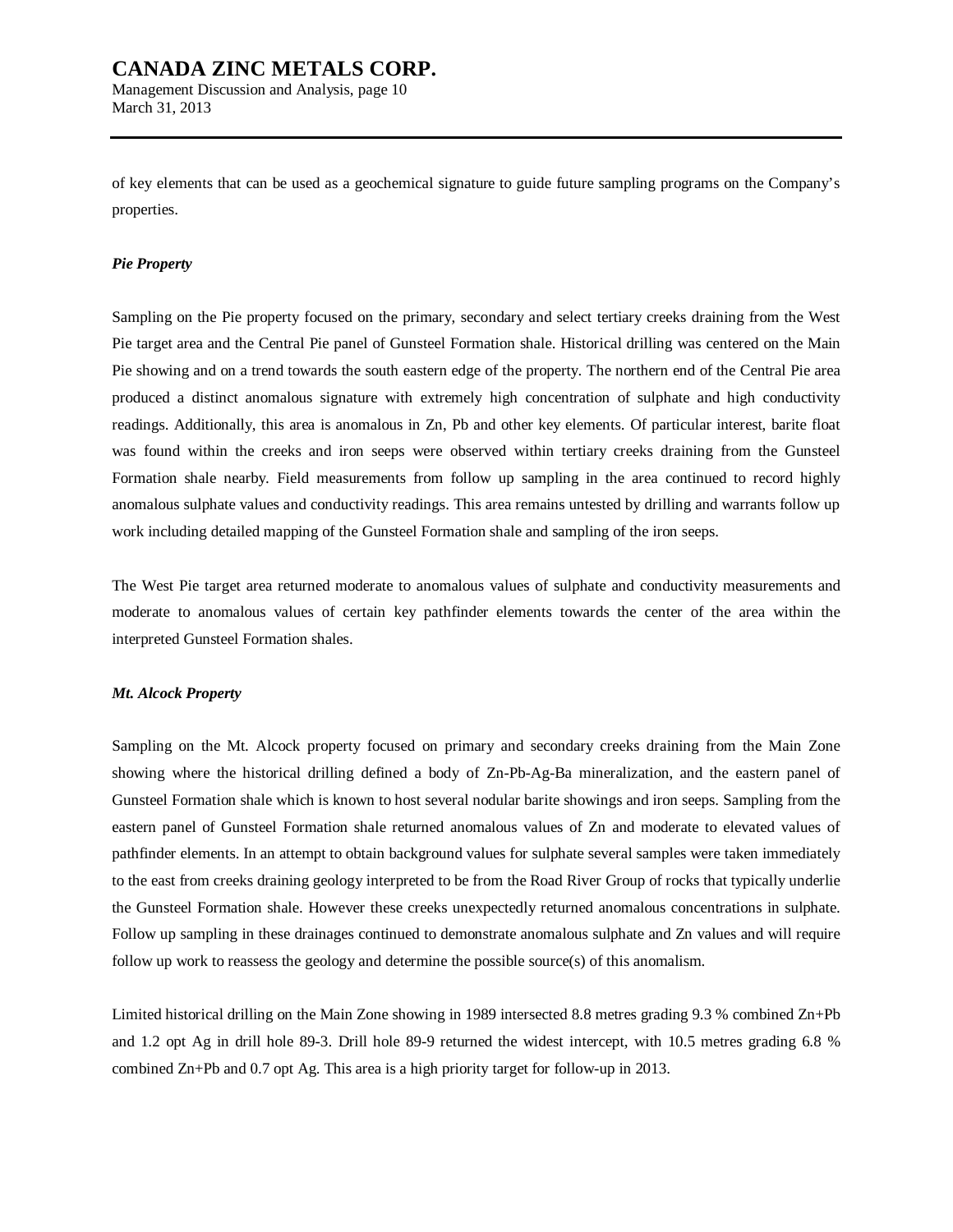Future sampling programs on the Akie, Pie and Mt. Alcock properties will focus on tertiary drainages in order to pinpoint the source of the sulphate and elemental anomalies, and the presence of possible Zn- Pb-Ag mineralization.

#### **Digital Compilation Program**

In November, 2012 the Company initiated a massive digital compilation program incorporating recent and historical geological data gathered from public exploration assessment reports that represent over 35 years of mineral exploration conducted in the Kechika Trough. The compiled information is stored in a structured database format that can be imported into a number of commonly used GIS and mine software programs. The digital information represents both broad and detailed scale data and includes drilling, geological, geochemical and geophysical data.

The initial phase of work is now complete for the Company's flagship Akie property and key Kechika Regional properties. The historical data has been merged with the Company's recent exploration data to form a comprehensive digital record unavailable to historical workers. The regional properties from south to north include: Pie, Cirque East, Yuen, Mt. Alcock, Kwad, Weiss, Bear/Spa, Driftpile South, Saint and Thro. The second phase of the program will incorporate data from properties adjacent to the Company's claims as well as other data sets including additional assessment reports, government data from both the British Columbia Geological Survey and the Geological Survey of Canada, and historical internal reports obtained by the Company.

Currently, the database exceeds 155 GB in size and includes over 1,250 rock samples, 1,775 silt samples, 24,000 soil samples, and 13,875 metres of drilling, in addition to data from the Akie property.

Advanced targeting utilizing the compiled information is underway and will be implemented in future exploration and drilling programs on the Company's properties.

### **Permitting**

The Company has received two drill permits, one each for Yuen and North Kechika, and three date extensions to the Akie, Pie and Mt. Alcock drill permits, as well as approval to construct a new drill camp on the Mt. Alcock property. These permits will now enable the Company to establish long term exploration goals and carry them out in a time effective manner without having to re-apply or renew existing permits on an annual basis. Collectively, the permits and amendments provide multi-year approval for drill programs on 5 properties and logistical support to follow-up geological and geochemical surveys on intervening properties not yet slated for drilling.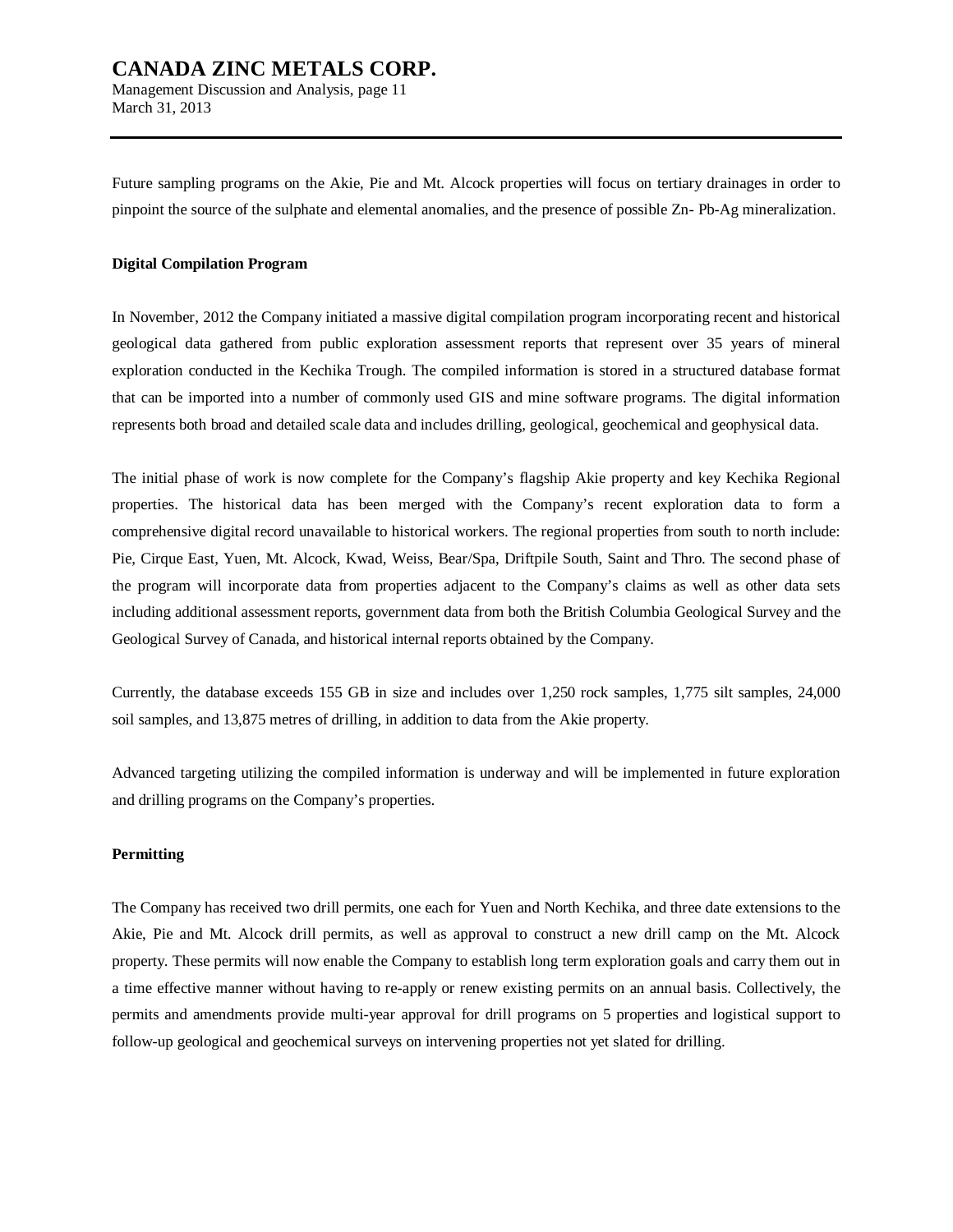Management Discussion and Analysis, page 12 March 31, 2013

# **Akie Property Kechika Regional Total Acquisition Costs:** Balance, July 1, 2011 \$ 24,175,329 \$ 328,780 \$ 24,504,109 Additions **1,563** 1,563 1,563 Balance, June 30, 2012 24,175,329 330,343 24,505,672 Additions **6** 91 91 91 **Balance, March 31, 2013 \$ 24,175,329 \$ 330,434 \$ 24,505,763 Deferred exploration costs:**  Balance, July 1, 2011 \$ 30,652,160 \$ 2,539,748 \$ **33,191,908** Surface drilling program: Camp equipment, amortization  $70,517$  –  $70,517$ Camp operating 78,207 59,217 137,424 Drilling 1,624,839 169,309 1,794,148 Geology 198,476 281,013 479,489 Total surface drilling 1,972,039 509,539 2,481,578 Underground development: Engineering 187,777 – 187,777 Trail construction 1,705,263 – 1,705,263 Total underground development 1,893,040 – 1,893,040 Geotechnical program 19,550 – 19,550<br>
Community consultations 91,745 – 91,745 Community consultations  $91,745$  – 91,745<br>Environmental studies 340.589 – 340.589 Environmental studies Project assessment 32,224 – 32,224 Metallurgical analysis 6,854 – 6,854 – 6,854 Less: METC (919,250) – (919,250) Balance, June 30, 2012 34,088,951 3,049,287 **37,138,238**  Camp equipment, depreciation  $41,472$  –  $41,472$ Camp operating 93,100 142,135 235,235 Geology 144,245 69,220 213,465 Underground development 22,565 – 22,565 Community consultations 200,000 – 200,000 Environmental studies 168,935 – 168,935 Airborne survey 80,109 193,061 273,170 **Balance, March 31, 2013 34,839,377 3,453,703 38,293,080**  Total June 30, 2011  $\qquad \qquad$  \$ 54,827,489 \$ 3,404,442 \$ 57,696,017 Total June 30, 2012 <br>\$ 58,264,280 \$ 3,379,630 \$ 61,643,910 **Total March 31, 2013 \$ 59,014,706 \$ 3,784,137 \$ 62,798,843**

### **Summary of exploration expenditures incurred on various properties:**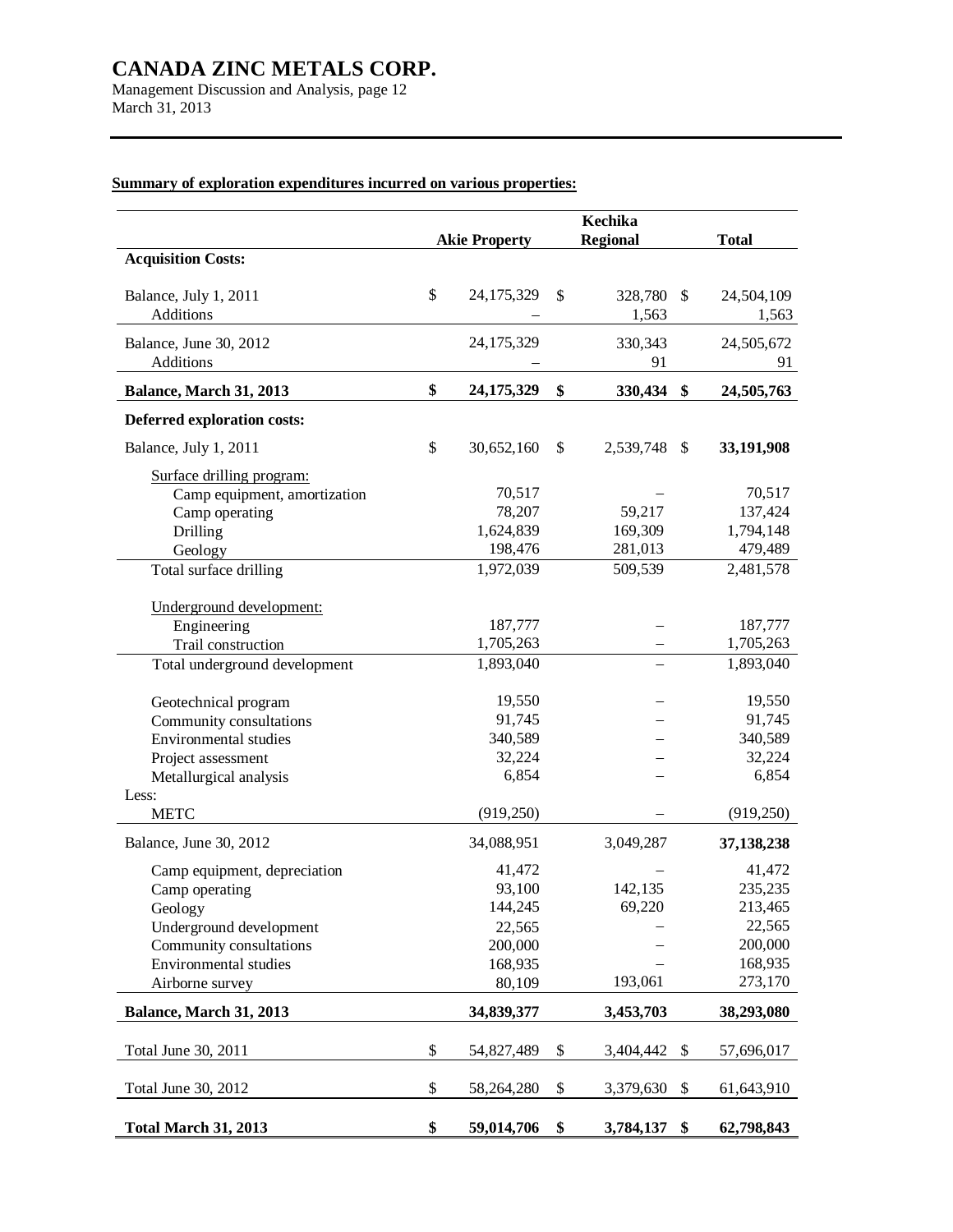Management Discussion and Analysis, page 13 March 31, 2013

### **1.3 Selected Annual Information**

The following is a summary of certain financial information concerning the Company for each of the last three most recently completed financial years. Fiscal 2011 financial results have been restated to IFRS. Please refer to Note 19 in the audited consolidated financial statements for the year ended June 30, 2012.

|                               |                   | Years ended       |                   |
|-------------------------------|-------------------|-------------------|-------------------|
|                               | 2012              | 2011              | 2010              |
|                               | (IFRS)            | (IFRS)            | (IFRS)            |
|                               |                   |                   |                   |
| Interest and other income     | \$<br>241,234     | \$<br>249,033     | \$<br>36,036      |
| Net Loss                      | \$<br>(1,590,656) | \$<br>(3,064,185) | \$<br>(4,467,595) |
| Loss per share                | $($ \$0.01)       | (\$0.03)          | $(\$0.05)$        |
| Total assets                  | \$<br>78,271,595  | \$<br>81,527,157  | \$<br>63,441,750  |
| Total long term liabilities   | \$<br>1,466,000   | \$<br>1,413,000   | \$<br>937,000     |
| Cash dividends declared per   |                   |                   |                   |
| share for each class of share | \$<br>Nil         | \$<br>Nil         | \$<br>Nil         |

#### **1.4 Results of Operations**

The following is a discussion of the financial condition, changes in financial condition and results of operations of the Company for the nine months ended March 31, 2013 and 2012. The financial results for the prior periods have been restated to IFRS. Please refer to Note 16 in the condensed consolidated interim financial statements for the three months ended March 31, 2013.

During the nine months ended March 31, 2013, the Company reported a loss before comprehensive loss of \$1,200,775 or \$0.00 per share compared to a loss before comprehensive loss of \$1,059,640 or \$0.00 per share in fiscal 2012, an increase in loss of \$141,135.

The table below details certain non-cash transactions that for the purposes of this discussion have been excluded from the reported net loss to produce an adjusted net loss that forms a better basis for comparing and assessing the Company's period-over-period operating results and requirements.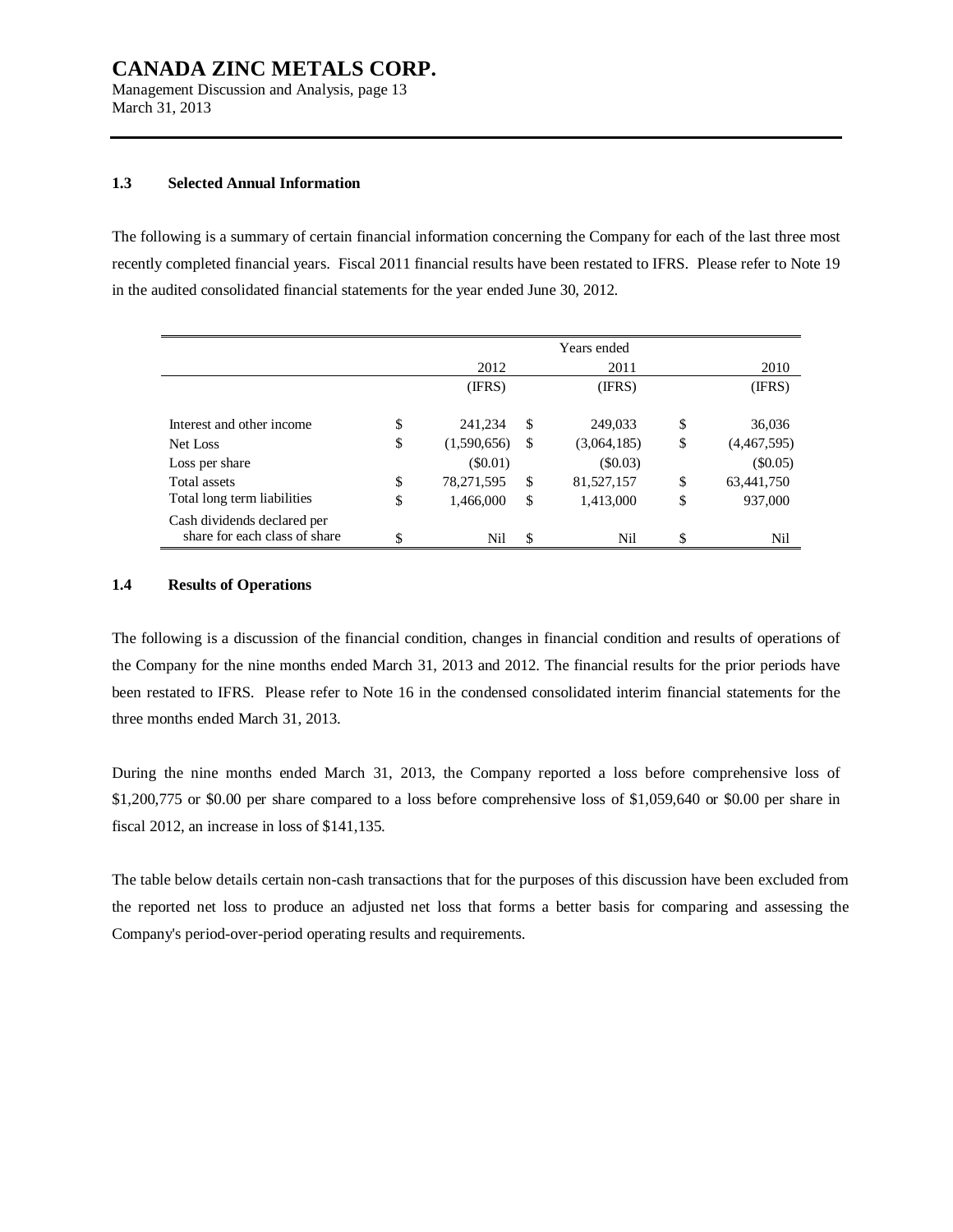Management Discussion and Analysis, page 14 March 31, 2013

| Nine months ended March 31,                           |    | 2013        |    | 2012        |
|-------------------------------------------------------|----|-------------|----|-------------|
|                                                       |    | (IFRS)      |    | (IFRS)      |
| Net comprehensive loss for the period                 | \$ | (1,406,640) | \$ | (245,540)   |
| Adjustment for change in FMV of marketable securities |    | 205,865     |    | (814,100)   |
| Net loss before comprehensive loss                    |    | (1,200,775) |    | (1,059,640) |
| Deferred income tax recovery                          |    |             |    | (127, 305)  |
| Net loss before income taxes                          |    | (1,200,775) |    | (1,186,945) |
| Depreciation                                          |    | 4,136       |    | 3,094       |
| Share-based compensation expense                      |    | 36.894      |    | 122,965     |
| Loss (gain) on sale of marketable securities          |    | 40,451      |    | (57, 110)   |
| Adjusted net loss for the MD&A discussions $(1)$      | S  | (1,119,294) | S  | (1,117,996) |

(1) Adjusted net loss for the period is not a term recognized under IFRS.

#### Interest income

Total interest income for the nine months ended March 31, 2013 was \$143,592 compared to \$187,056 in the same period last year. The decrease in interest income was attributable to lower balances of short-term investments.

### General and administration expenses

Total general and administration expenses decreased by \$127,195 due to decreases in bank charges of \$1,442, consulting fees of \$12,399, investor relations fees of \$59,763, professional fees of \$9,772, regulatory fees of \$9,900, share-based compensation expense of \$86,071, travel and promotions of \$10,624 and wages and benefits of \$2,757, offset by increases in bonuses of \$60,500, depreciation expense of \$1,042, office and miscellaneous expenses of \$3,876 and transfer agent fees of \$115.

During the nine months ended March 31, 2013, the Company paid bonuses totaling \$63,000 (2012 - \$2,500) to companies controlled by directors and officers of the Company.

The decrease in investor relations fees was due to decreased investor relation activities in Europe.

The decrease in professional fees primarily resulted from a decrease in accounting fees of \$6,520 as compared to the same period last year when the Company incurred additional costs related to transition to IFRS.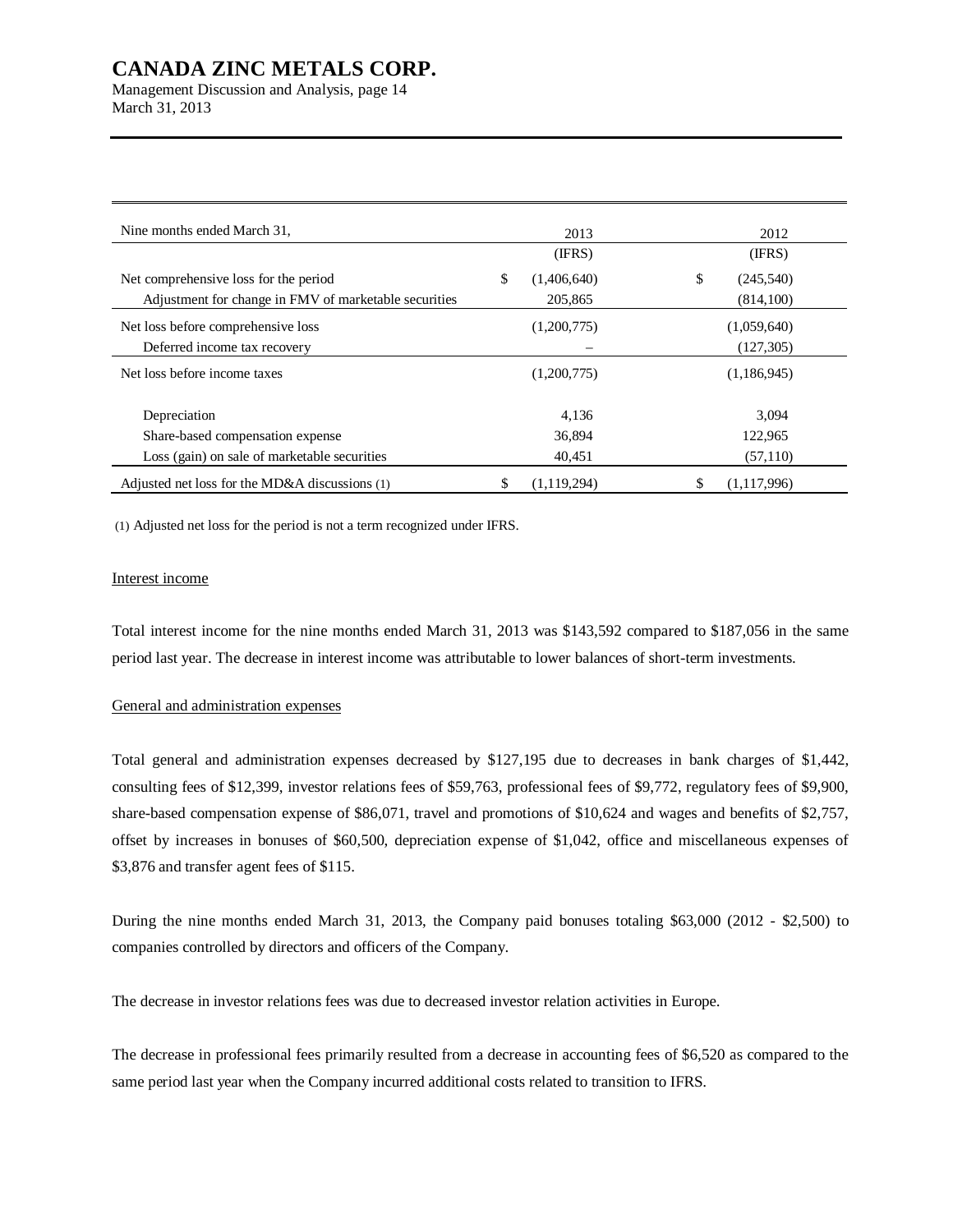March 31, 2013

The Company recognizes compensation expense for all stock options granted, using the fair value based method of accounting and any cash paid on the exercise of stock options is added to the stated value of common shares. During the nine months ended March 31, 2013, the Company recorded share-based compensation expense of \$36,894 (2012 - \$122,965) on the vested portion of stock options granted to directors, officers and consultants of the Company. The recorded share-based compensation expense was significantly lower as there were less options vested and no new stock options granted during the period.

### **1.5 Summary of Quarterly Results**

The following is a summary of certain consolidated financial information concerning the Company for each of the last eight reported quarters:

| Quarter ended      | Interest Income | Net Loss before<br>comprehensive loss |             | Earnings (Loss) per<br>share |        |
|--------------------|-----------------|---------------------------------------|-------------|------------------------------|--------|
| March 31, 2013     | \$<br>48,894    | \$                                    | (423, 693)  | \$                           | (0.01) |
| December 31, 2012  | 46,710          |                                       | (412, 584)  |                              | (0.00) |
| September 30, 2012 | 47,988          |                                       | (364, 498)  |                              | (0.00) |
| June 30, 2012      | 54,178          |                                       | (531,016)   |                              | (0.01) |
| March 31, 2012     | 46,972          |                                       | (281, 615)  |                              | (0.00) |
| December 31, 2011  | 72,030          |                                       | (502, 784)  |                              | (0.00) |
| September 30, 2011 | 68,054          |                                       | (275, 241)  |                              | (0.00) |
| June 30, 2011      | 75,801          |                                       | (1,413,896) |                              | (0.01) |

The financial results for the prior periods have been restated to IFRS.

The significant changes in loss for the quarter ended:

- a) June 30, 2012 was due to a loss on non-recoverable exploration advances of \$93,072, deferred income tax expense of \$53,000, travel expenses of \$113,763 and professional fees of \$57,306 that primarily consisted of accrued audit fees for fiscal 2012; and
- b) June 30, 2011 was due to stock-based compensation expense of \$95,280, business development consulting fees of \$188,544, investor relations fees of \$149,433, bonuses of \$74,613, flow-through taxes of \$74,434 and write-off of mineral properties of \$221,560.

### **1.6/1.7 Liquidity and Capital Resources**

The Company reported working capital of \$15,603,805 at March 31, 2013 compared to working capital of \$15,607,005 at June 30, 2012, representing a decrease in working capital of \$3,200. The decrease in working capital was a result of exploration and evaluation and general administrative expenditures offset by proceeds from the flowthrough financing of \$3,000,000 completed by the Company in November of 2012. Net cash decreased by \$215,147 from \$13,905,702 at June 30, 2012 to \$13,690,555 at March 31, 2013.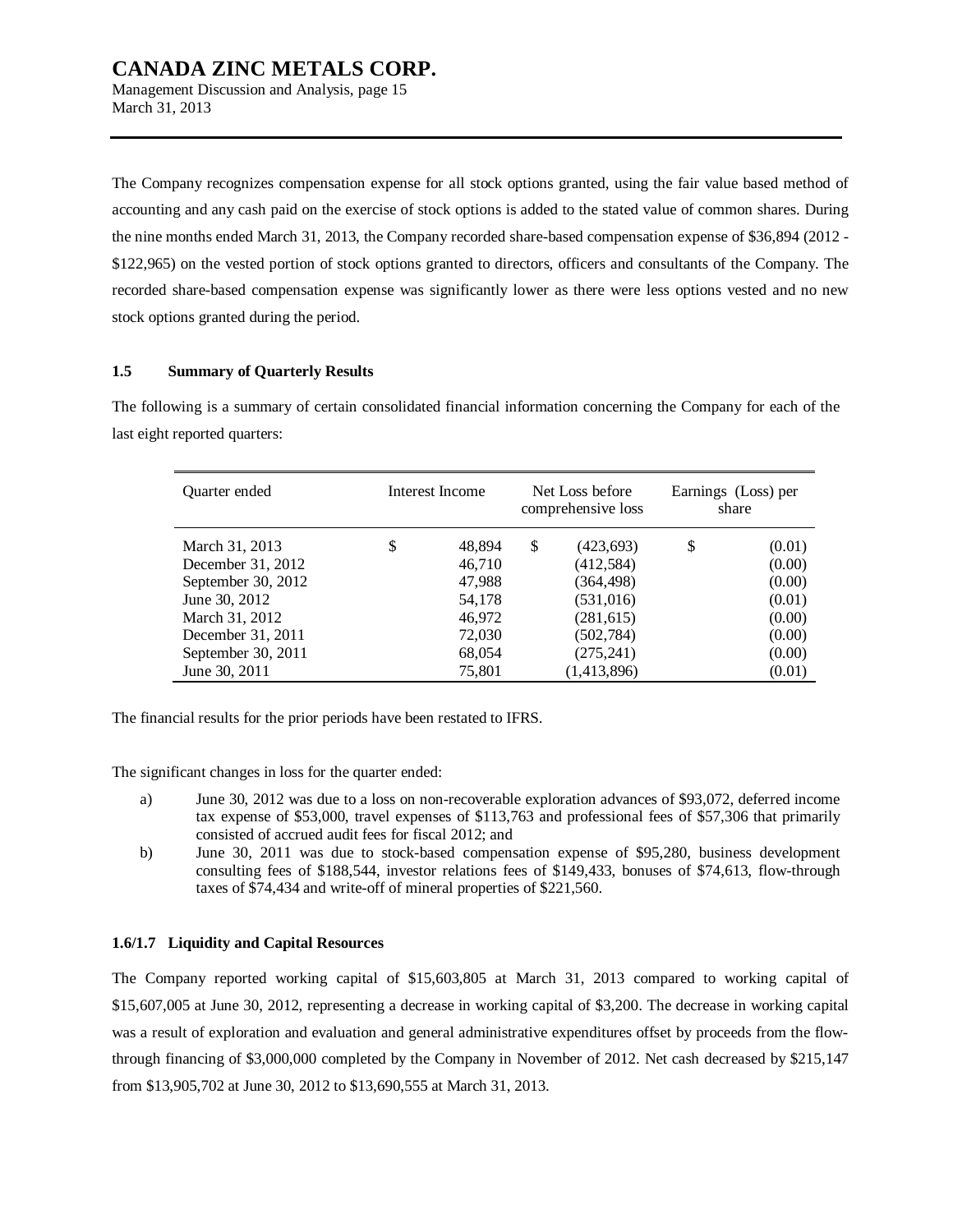Management Discussion and Analysis, page 16 March 31, 2013

During the nine months ended March 31, 2013, the Company utilized its cash and cash equivalents as follows:

- (a ) \$1,224,103 was used in operating activities, consisting primarily of general and administrative expenditures and change in non-cash items;
- (b ) \$1,206,329 was used for deferred exploration of resource properties, \$140,085 was used for acquisition of equipment and camp upgrades including renovation of bridges leading to and allowing access to the Akie Property;
- (c ) \$387,928 was used for the purchase of marketable securities and \$127,334 was generated on the sale of marketable securities;
- (d ) \$308,615 was used for the purchase of 864,000 common shares of the Company at a weighted average price of \$0.36 per share under the Normal Course Issuer Bid ("NCIB"), which commenced on July 31, 2009 and was subsequently extended in August 2010, 2011 and 2012;
- (e ) \$2,863,650 was received from the flow-through private placement net of the finder fee of \$120,000 and regulatory filing fees of \$16,350; and
- (f ) \$37,500 was received from exercise of 150,000 share options at a price of \$0.25.

The Company is engaging in a NCIB because it believes that the market price of its common shares at times does not properly reflect the underlying value of the Company. The purpose of the bid is to reduce dilution of the Company's shares and to enhance the potential future value of the common shares which remain outstanding, thus increasing long term shareholder value. Purchases connected with this bid will be conducted through Canaccord Genuity Corp.'s offices in Vancouver. The Company will pay the market price of the common shares at the time of acquisition and will not purchase more than 2% of the total issued and outstanding common shares within any 30 day period.

Current assets excluding cash as at March 31, 2013 include receivables of \$218,287, which consisted of HST recoverable of \$54,725 and interest receivable on short-term investments of \$163,562, METC recoverable accrued for fiscal 2012 of \$556,085, prepaid expenses of \$13,038 and marketable securities with a fair market value of \$1,268,228. Current assets excluding cash as at June 30, 2012 include receivables of \$123,368, which consisted of HST recoverable of \$79,955 and interest receivable on short-term investments of \$43,413, METC recoverable accrued for fiscal 2012 of \$556,085, prepaid expenses of \$9,800 and marketable securities with a fair market value of \$1,253,950.

Current liabilities as at March 31, 2013 consisted of trade payables and accrued liabilities of \$135,854 and amounts due to related parties of \$6,534. Current liabilities as at June 30, 2012 consisted of trade payables and accrued liabilities of \$235,085 and amounts due to related parties of \$6,815.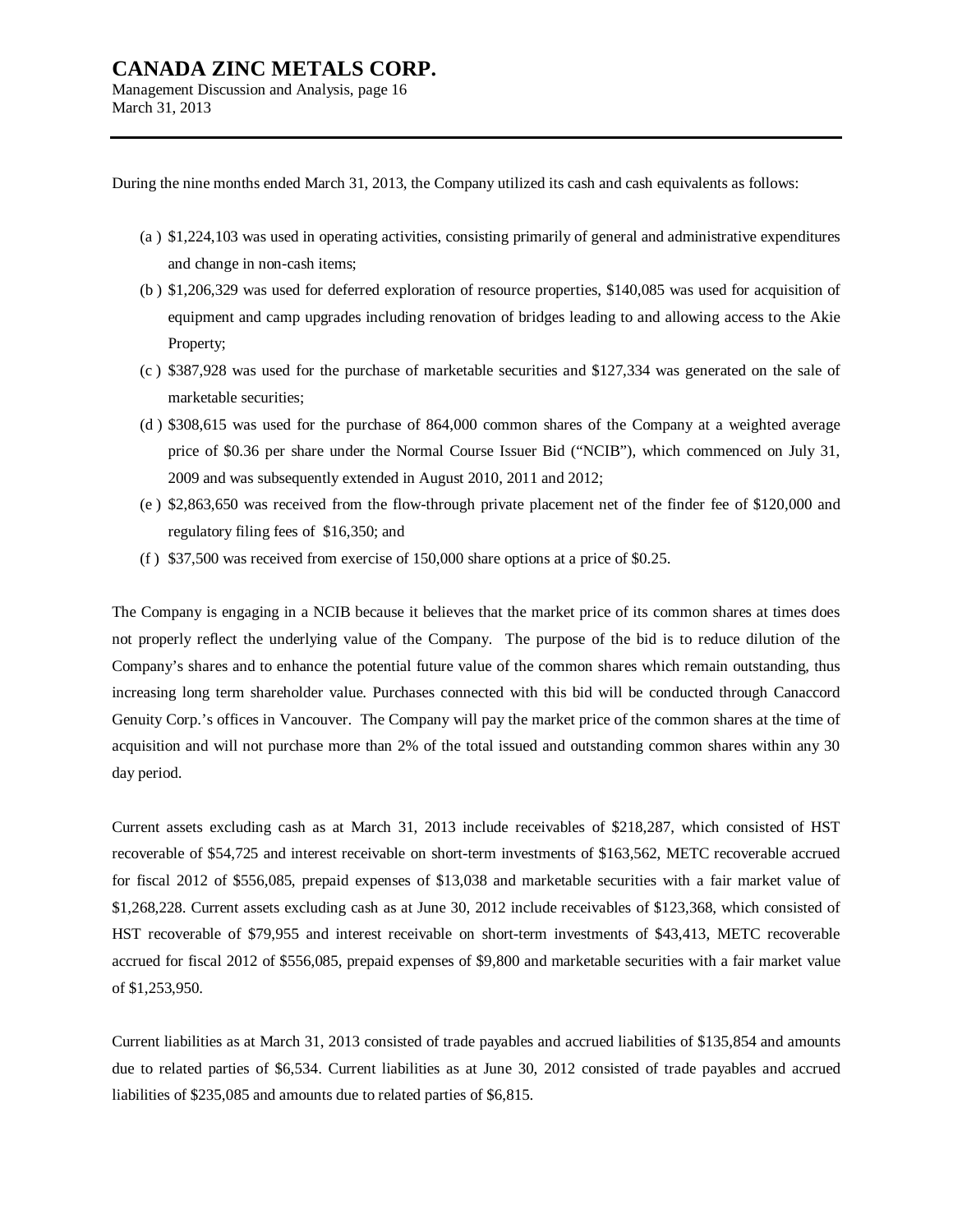Management Discussion and Analysis, page 17 March 31, 2013

The other sources of funds potentially available to the Company are through the exercise of outstanding stock options and share purchase warrants. See Item 1.15 – Other Requirements – Summary of Outstanding Share Data. There can be no assurance, whatsoever, that any or all of these outstanding exercisable securities will be exercised.

The Company has and may continue to have capital requirements in excess of its currently available resources. In the event the Company's plans change, its assumptions change or prove inaccurate, or its capital resources in addition to projected cash flow, if any, prove to be insufficient to fund its future operations, the Company may be required to seek additional financing. Although the Company has been successful in raising the above funds, there can be no assurance that the Company will have sufficient financing to meet its future capital requirements or that additional financing will be available on terms acceptable to the Company in the future.

The Company's overall success will be affected by its current or future business activities. The Company is currently in the process of acquiring and exploring its interests in resource properties and has not yet determined whether these properties contain mineral deposits that are economically recoverable. The continued operations of the Company and the recoverability of expenditures incurred in these resource properties are dependent upon the existence of economically recoverable reserves, securing and maintaining title and beneficial interest in the properties, obtaining necessary financing to explore and develop the properties, and upon future profitable production or proceeds from disposition of the resource properties.

The Company is exposed in varying degrees to a variety of financial instrument related risks.

#### *Credit Risk*

Credit risk is the risk that one party to a financial instrument will fail to discharge an obligation and cause the other party to incur a financial loss. The Company's primary exposure to credit risk is on its bank deposits of \$90,555 and GICs classified as cash equivalents of \$13,600,000.

Subsequent to the period ended March 31, 2013, the Company redeemed \$13,600,000 from GICs and transferred funds to a treasury bank deposit with a major bank in Canada. This risk is managed by using one bank that is a high credit quality financial institution as determined by rating agencies.

The Company's secondary exposure to credit risk is on its receivables. This risk is minimal as receivables consist primarily of refundable government sales taxes, mining exploration tax credits and interest accrued on GIC investments.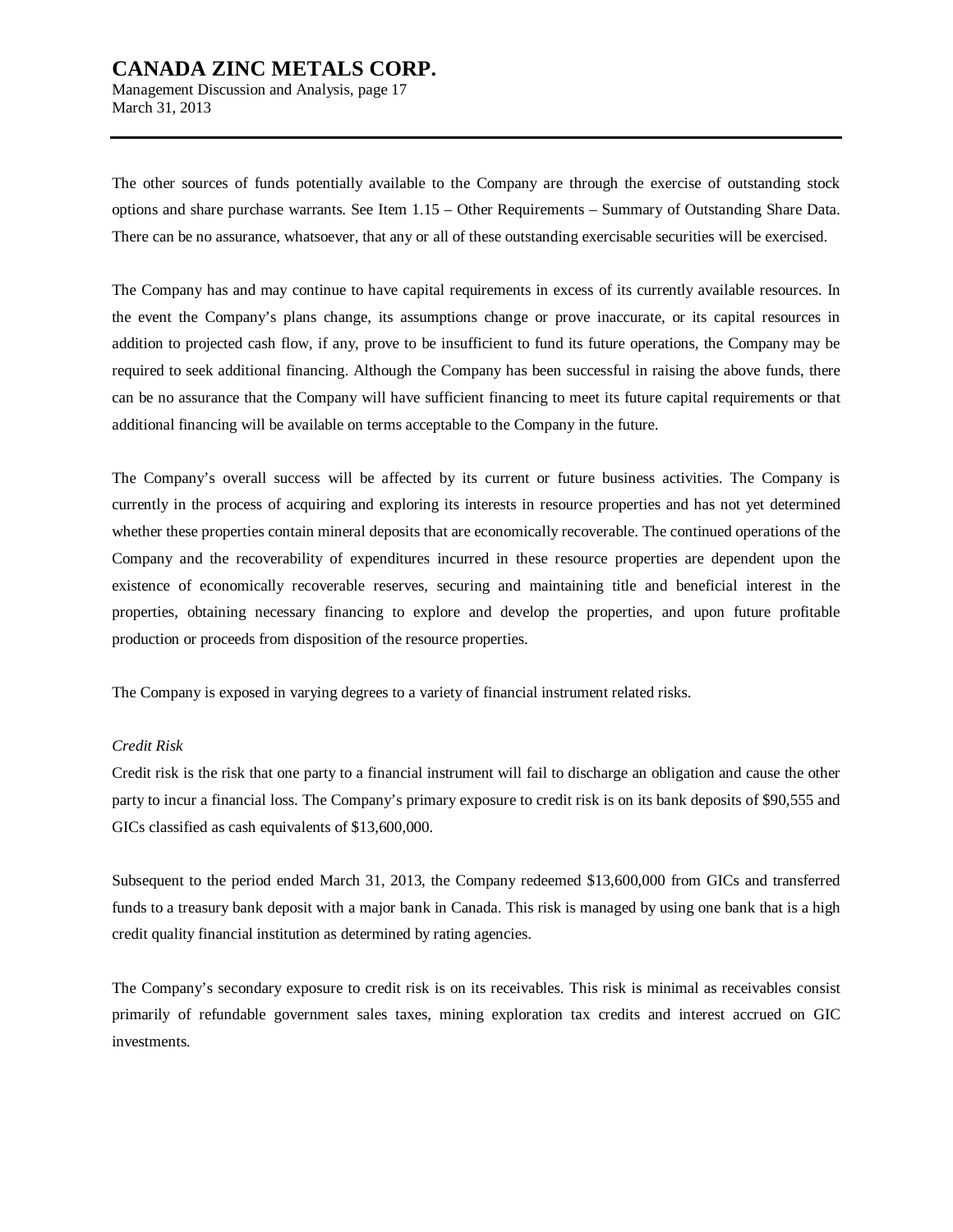Management Discussion and Analysis, page 18 March 31, 2013

#### *Liquidity Risk*

Liquidity risk arises through the excess of financial obligations over available financial assets due at any point in time. The Company's objective in managing liquidity risk is to maintain sufficient readily available reserves in order to meet its liquidity requirements at any point in time. The Company achieves this by maintaining sufficient cash and cash equivalents. As at March 31, 2013, the Company was holding the total of \$13,690,555 in cash and cash equivalents and \$1,268,228 in available for sale marketable securities to settle its current cash liabilities of \$142,388. Management believes it has sufficient funds to meet its current obligations as they become due and to fund its exploration projects and administrative costs.

#### *Market risk*

Market risk is the risk of loss that may arise from changes in market factors such as interest rates, foreign exchange rates, and commodity and equity prices. These fluctuations may be significant and the Company, as all other companies in its industry, has exposure to these risks.

#### *Interest Rate Risk*

The Company is exposed to interest rate risk as its bank accounts earn interest income at a variable rate of approximately 1.5%.

#### *Currency Risk*

The Company operates in Canada and is therefore not exposed to significant foreign exchange risk arising from transactions denominated in a foreign currency.

#### *Price risk*

The Company is exposed to price risk with respect to commodity and equity prices. Equity price risk is defined as the potential adverse impact on the Company's earnings due to movements in individual equity prices or general movements in the level of the stock market. Commodity price risk is defined as the potential adverse impact on earnings and economic value due to commodity price movements and volatilities. The Company closely monitors certain commodity prices, individual equity movements, and the stock market to determine the appropriate course of action to be taken by the Company.

The Company also maintains investments in certain marketable securities. There can be no assurance that the Company can exit these positions if required, resulting in proceeds approximating the carrying value of these securities.

### **1.8 Off-Balance Sheet Arrangements**

The Company does not utilize off-balance sheet arrangements.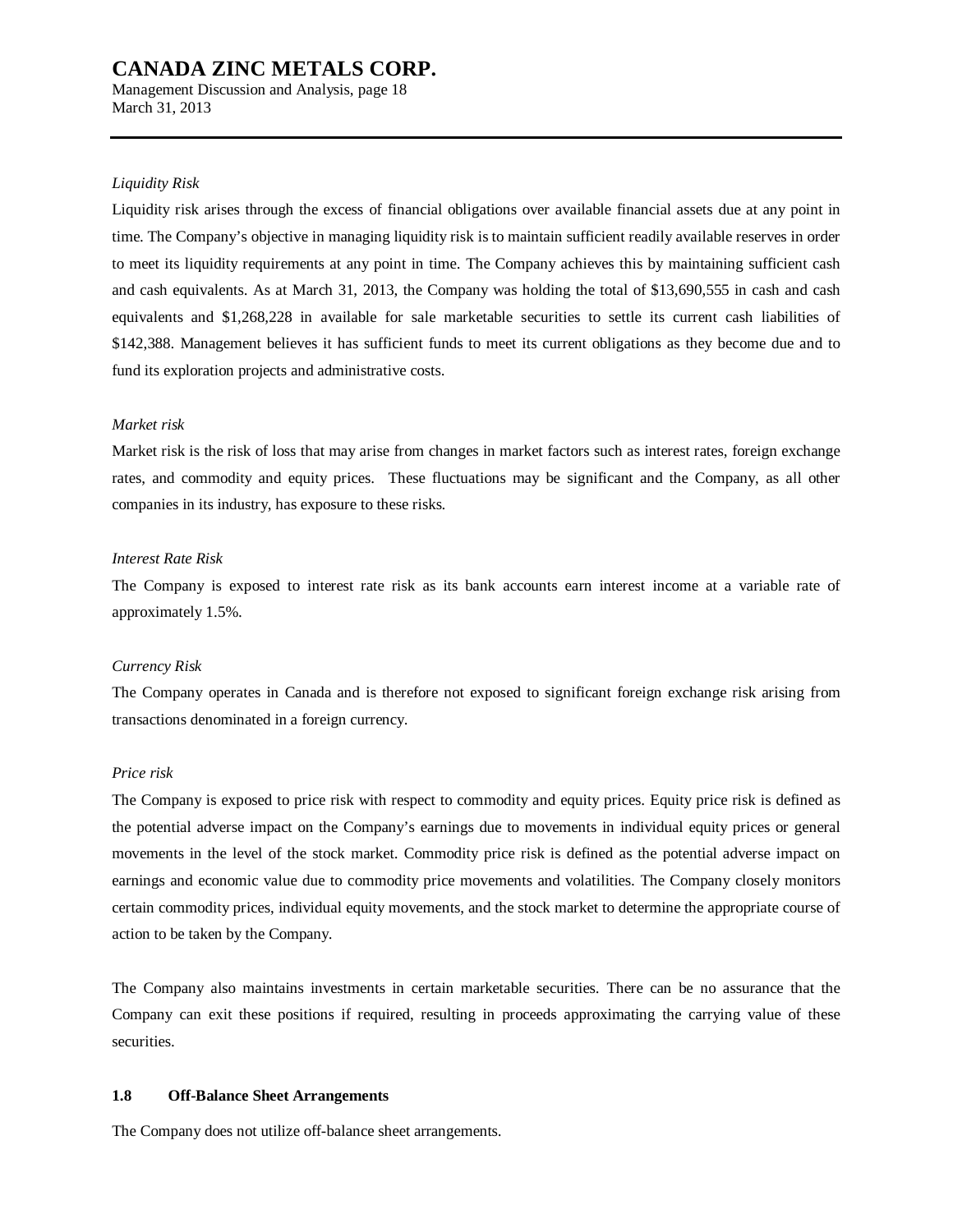Management Discussion and Analysis, page 19 March 31, 2013

### **1.9 Transactions with Related Parties**

The remuneration of directors and executive officers during the nine months ended March 31, 2013 and 2012 were as follows:

| Nine months ended March 31,             | 2013          |      | 2012    |
|-----------------------------------------|---------------|------|---------|
| <b>Bonuses</b>                          | \$<br>63,000  | -S   | 2,500   |
| Consulting fees (ii)                    | 11,250        |      | 11,250  |
| Directors fees (iv)                     | 37,500        |      | 37,500  |
| Exploration and evaluation expenditures |               |      |         |
| (geological consulting) (v)             | 105,012       |      | 103,344 |
| Management and administration (i)       | 265,500       |      | 265,500 |
| Share-based payments (vi)               | 36,894        |      | 95.317  |
| Total                                   | \$<br>519,156 | - \$ | 515,411 |

On May 1, 2007, the Company entered into a management and administrative agreement with Varshney Capital Corp. ("VCC"), a company with two common directors, whereby the Company agreed to pay management and administrative fees of \$12,500 and \$5,000 per month, respectively. Effective July 1, 2011, the agreement was amended to increase the monthly management fee to \$24,500.

During the nine months ended March 31, 2013, the Company paid \$220,500 (2012 – \$220,500) for management fees and \$45,000 (2012 – \$45,000) for administrative fees to VCC.

The Company paid \$11,250 (2012 - \$11,250) for consulting fees to a company controlled by a director;

The Company paid \$37,500 (2012 - \$37,500) in directors fees to five directors of the Company;

The Company paid or accrued exploration and evaluation costs of \$105,012 (2012 - \$103,344) to a company owned by an officer of the Company.

Share-based payments are the fair value of options that have been granted to directors and executive officers.

As at March 31, 2013, \$6,534 (June 30, 2012 - \$6,815; July 1, 2011 - \$Nil) was due to a company controlled by an officer of the Company for geological consulting fees.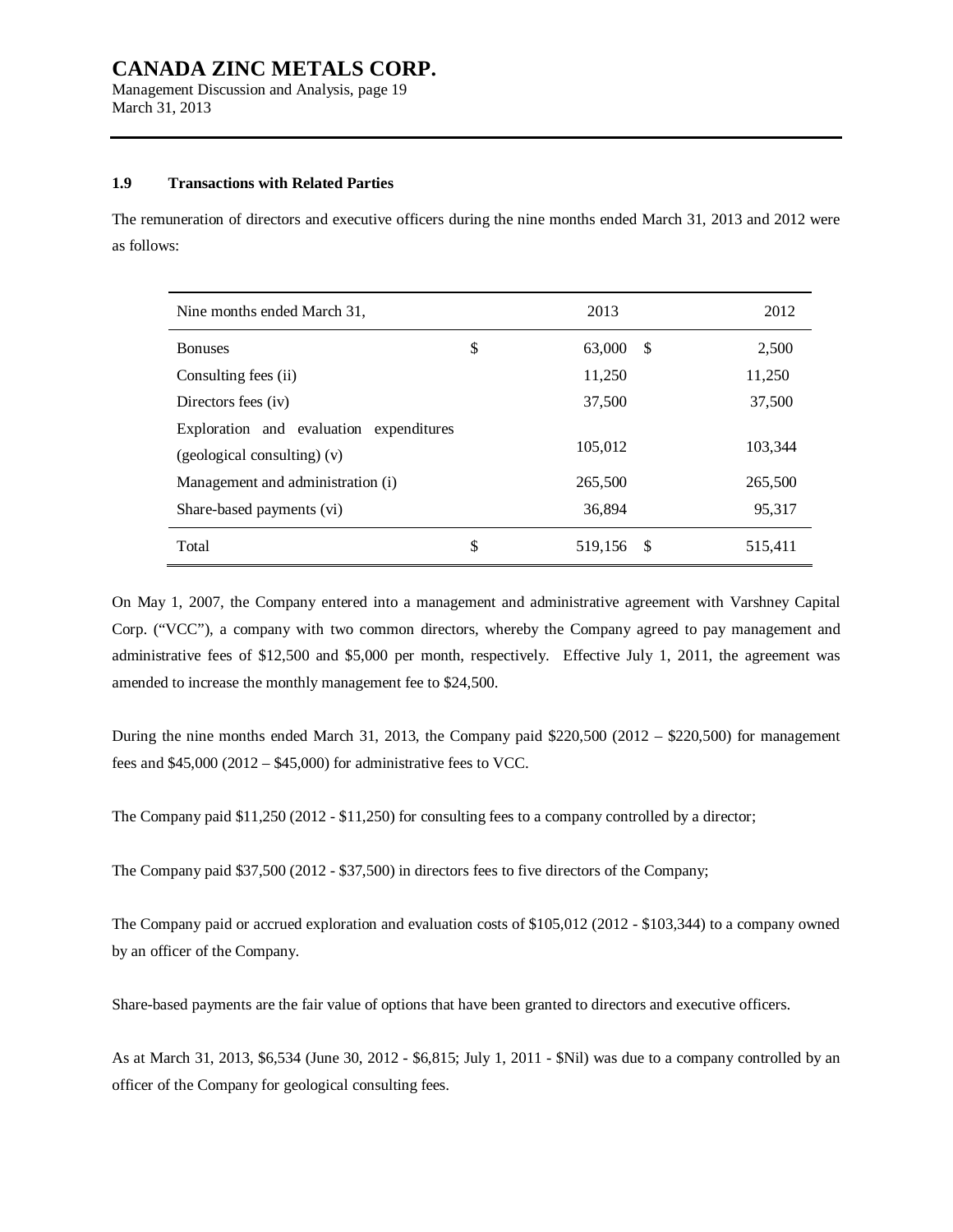Management Discussion and Analysis, page 20 March 31, 2013

### **1.10 Fourth Quarter and Subsequent Events**

Subsequent to the period ended March 31, 2013, the Company:

- received multi-year exploration permits from the British Columbia Ministry of Energy, Mines and Natural Gas for the Yuen property and the North Kechika regional properties and date extensions for its existing multi-year permits for the Akie, Pie and Mt. Alcock properties;
- posted reclamation bonds of \$37,500 as security deposits with the Government of British Columbia in relation with the above permits; and
- repurchased 175,500 of its common shares for a total consideration of \$37,582 at a weighted average price of \$0.21 per share under the NCIB.

### **1.11 Proposed Transactions**

None.

#### **1.12 Critical Accounting Estimates**

Not applicable to Venture Issuers.

### **1.13 Changes in Accounting Policies including Initial Adoption**

The financial information presented in this MD&A has been prepared in accordance with International Financial Reporting Standards. Our significant accounting policies are set out in Note 2 of the audited consolidated financial statements of the Company, as at and for the year ended June 30, 2012.

The standards and interpretations within IFRS are subject to change and accordingly, the new accounting policies that are relevant to the Company will be finalized when the annual IFRS financial statements are prepared for the year ending June 30, 2013. For further discussion of new standards and interpretations, please refer to Note 2 of the condensed consolidated interim financials statements for the nine months ended March 31, 2013 and 2012.